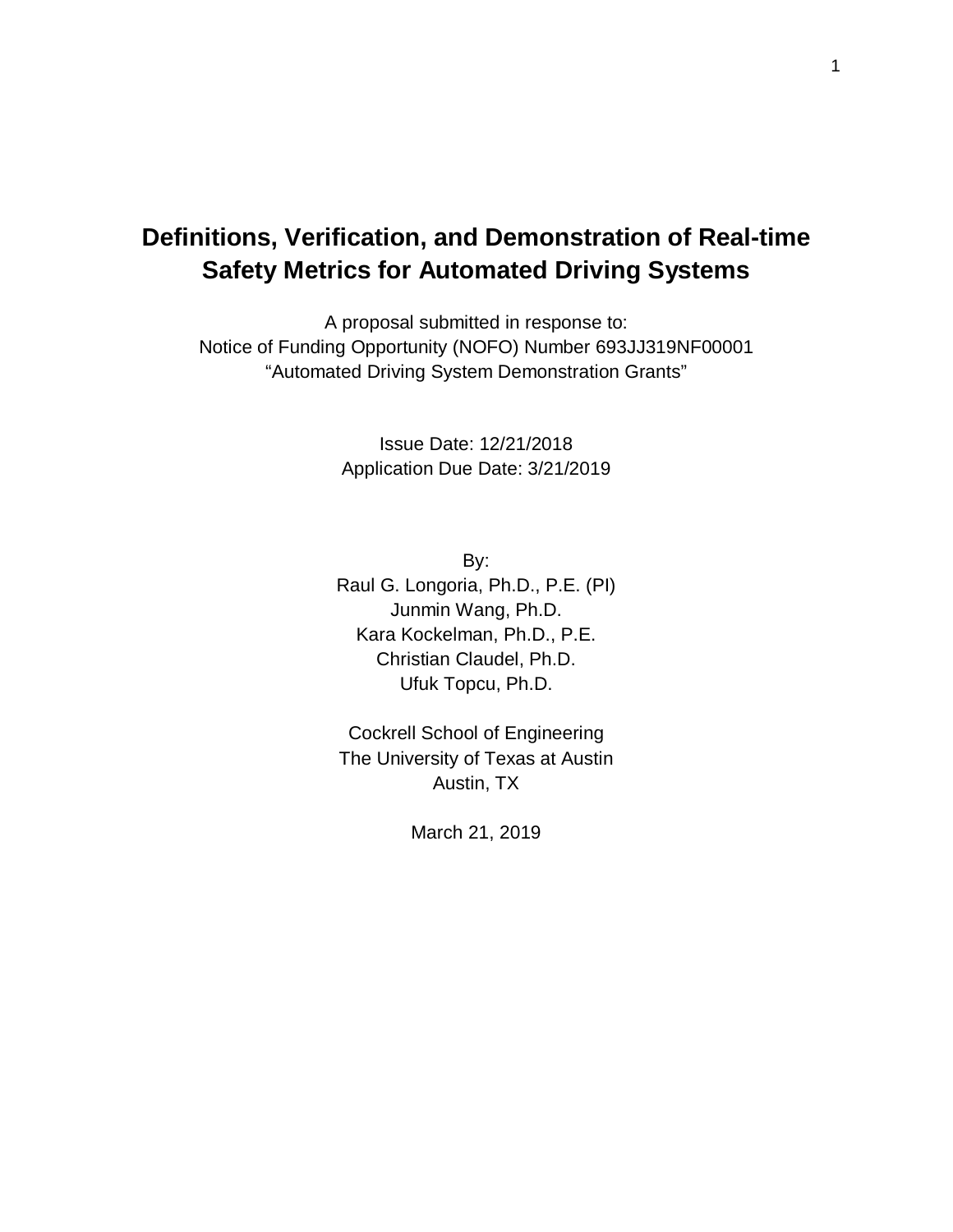March 21, 2019

Federal Highway Administration U.S Department of Transportation

#### **Re: NOFO Number 693JJ319NF00001**

Dear Review Committee:

On behalf of the project team formed here at the University of Texas at Austin, I am pleased to convey the attached proposal, titled:

#### **Definitions, Verification, and Demonstration of Real-time Safety Metrics for Automated Driving Systems**

in response to the above referenced NOFO.

We appreciate the opportunity to participate and to convey these proposed plans in support of advancing ways to ensure safe integration of Automated Driving Systems onto the nation's roadways.

Sincerely, ongeric

Raul G. Longoria, Ph.D., P.E. Professor General Motors Foundation Centennial Teaching Fellowship in Mechanical Engineering Walker Department of Mechanical Engineering The University of Texas at Austin r.longoria@mail.utexas.edu (512) 471-0530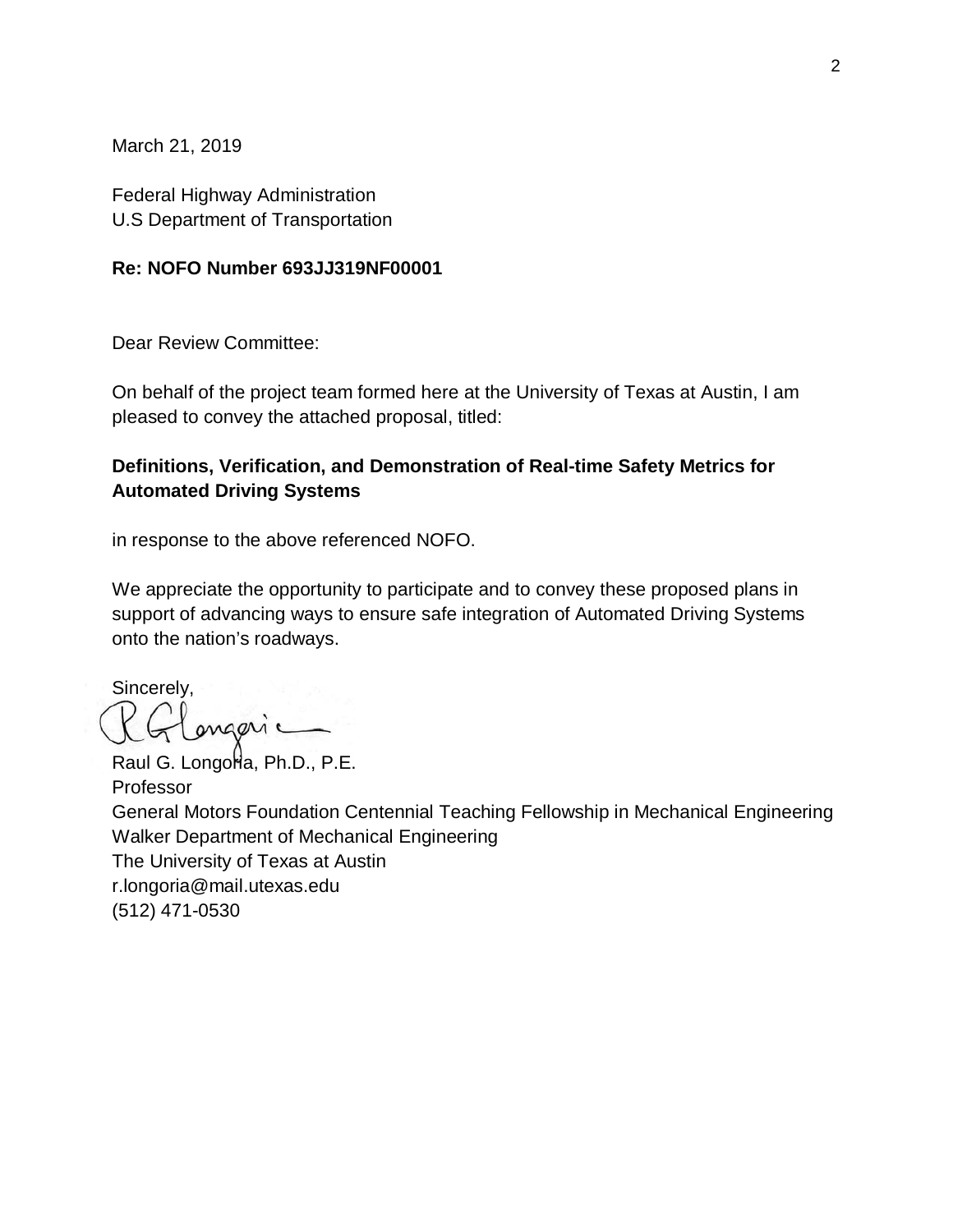| <b>Summary Table</b>                                                                                 |                                                                                                                               |
|------------------------------------------------------------------------------------------------------|-------------------------------------------------------------------------------------------------------------------------------|
| <b>Project Name/Title</b>                                                                            | Definitions, Verification, and<br>Demonstration of Real-time<br><b>Safety Metrics for Automated</b><br><b>Driving Systems</b> |
| Eligible Entity Applying to Receive Federal<br>Funding (Prime Applicant's Legal Name and<br>Address) | The University of Texas at Austin                                                                                             |
| Point of Contact (Name/Title; Email; Phone<br>Number)                                                | Raul G. Longoria, Professor<br>r.longoria@mail.utexas.edu<br>(512) 924-0530                                                   |
| Proposed Location (State(s) and Municipalities)<br>for the Demonstration                             | Austin, Texas                                                                                                                 |
| Proposed Technologies for the Demonstration<br>(briefly list)                                        | L3 to L4 autonomy on Ford<br>Fusion<br>Real-time safety metrics                                                               |
| Proposed Duration of the Demonstration (period<br>of performance)                                    | $9/19 - 8/23$ (4 years)                                                                                                       |
| <b>Federal Funding Amount Requested</b>                                                              | \$3,011,686                                                                                                                   |
| Non-Federal Cost Share Amount Proposed, if<br>applicable                                             | \$50,000                                                                                                                      |
| Total Project Cost (Federal Share + Non-Federal<br>Cost Share, if applicable)                        | \$3,061,686                                                                                                                   |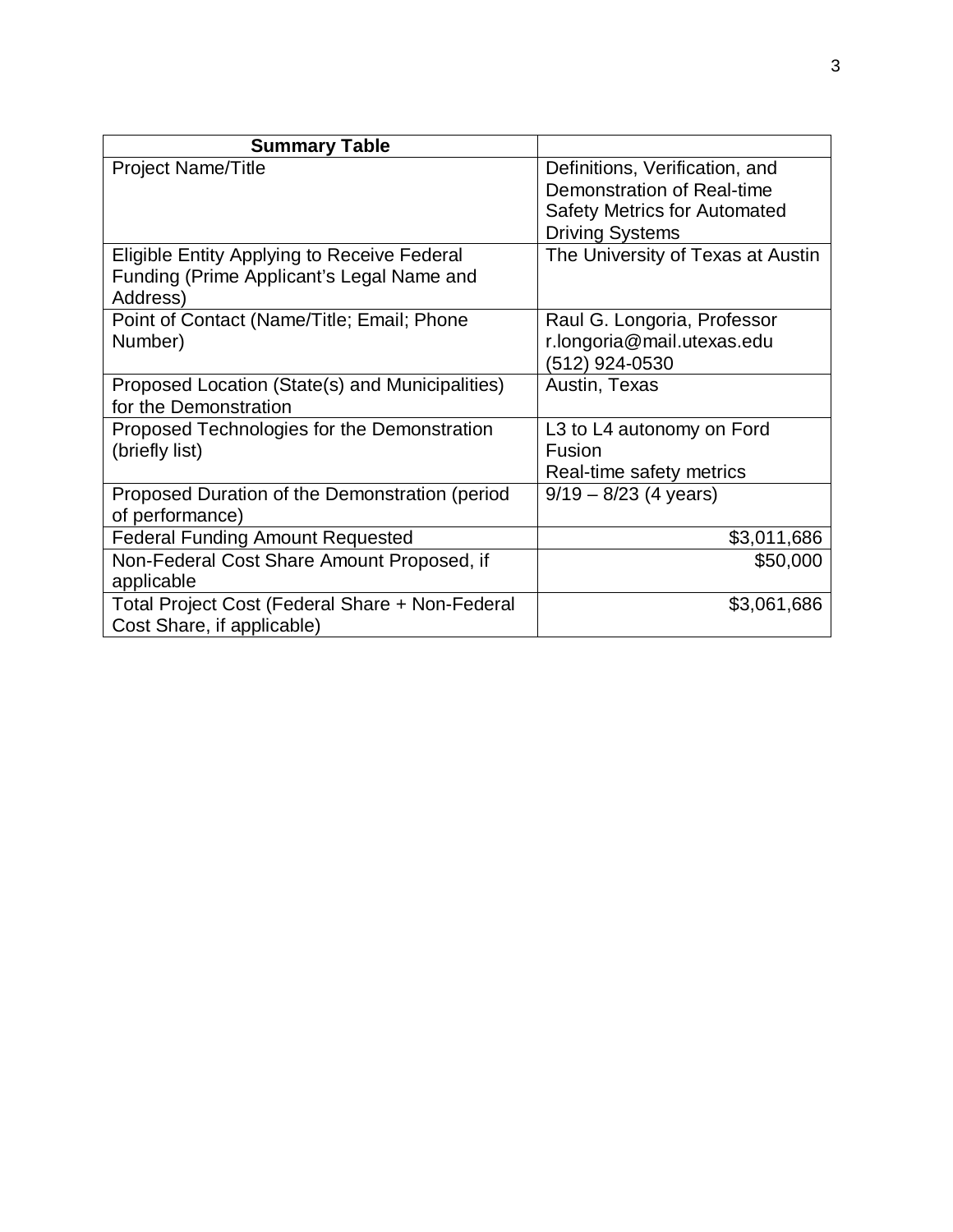| <b>Table of Contents</b>                             | Page number |
|------------------------------------------------------|-------------|
| Part 1 - Project Narrative and Technical Approach    |             |
| <b>1 Executive Summary</b>                           | 5           |
| 2 Goals                                              | 7           |
| <b>3 Focus Areas</b>                                 | 9           |
| <b>4 Requirements</b>                                | 10          |
| 5 Approach                                           | 11          |
| <b>References</b>                                    | 26          |
|                                                      |             |
| Part 2 - Management Approach, Staffing Approach, and | 29          |
| <b>Capabilities</b>                                  |             |
| <b>PI Resumes</b>                                    | 31          |
|                                                      |             |
| Part 3 - Draft Data Management Plan                  | 41          |
|                                                      |             |
| <b>Part 4 - Letters of Commitment</b>                | 42          |
|                                                      |             |
| <b>Part 5 - Application Standard Forms</b>           |             |
|                                                      |             |
| Part 6 - Budget Detail with Justification            |             |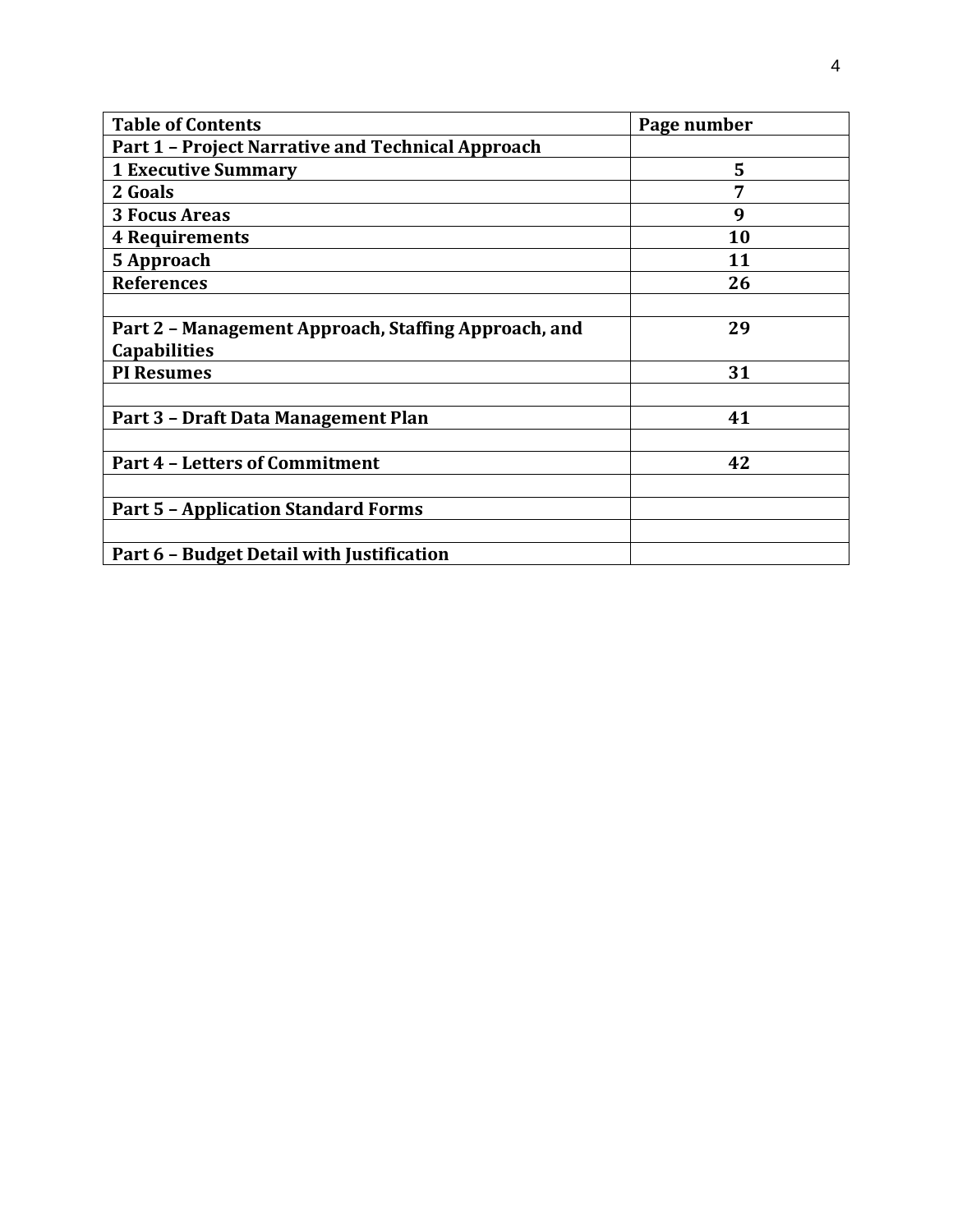### **Definitions, Verification, and Demonstration of Real-time Safety Metrics for Automated Driving Systems (UT-Austin)**

#### **1. EXECUTIVE SUMMARY**

**Introduction.** Typical safety metrics, like NHTSA's 5-star crash-outcomes rating system, slope stability factors, crashes per mile driven, and distances between selfdriving disengagements, are not sufficient for certifying safe operation of automated driving systems (ADS) on public roadways. Much more thoughtful, specific, and rigorous metrics are needed, to reflect the tremendous variety in roadway and intersection design "domains", traffic and weather conditions, real-time vehicle status, ADS technology characteristics and capabilities, and other evolving factors. The challenge in arriving at a solution to this complex problem is compounded by the highly diverse and often proprietary solutions currently being proposed by manufacturers and related companies. The lack of suitable metrics makes it difficult to evaluate a given ADS platform, especially across a range of different operational design domains (ODDs) (Czarnecki, 2018). Consequently, options for comparing different ADS and their relative safety or for guiding certification and end-user acquisition for use on public roadways remain limited and inadequate.

**1a. Vision, Goals, and Objectives.** This project will define and validate comprehensive and rigorous safety metrics and safe operational envelopes for emerging ADS that reflect vehicle hardware and software capabilities across a wide variety of meaningful ODDs. These metrics will inform *leading safety indicators* that can be used in real time (as a vehicle navigates any public route), while anticipating long-term crash savings from ADS deployments.

The project has four major goals: 1) establish a systematic approach for defining quantifiable and real-time ADS safety metrics and operational safety envelopes; 2) conduct controlled field testing to refine those definitions, data collection efforts, and data analysis, while demonstrating accuracies in real-time ADS safety envelopes; 3) implement full-scale demonstrations, data-sharing, and online monitoring and assessment methods; and 4) apply those safety metrics in new-vehicle (and newvehicle-software) ADS classification and ratings systems.

This new "confident safety operating envelope" (CSOE) will reflect 1) real-time status and capability of ADS perception, decision-making, motion control, and actuation at the intra-vehicle level; and 2) the changing ODD, including driving behaviors and characteristics of surrounding vehicles at the extra-vehicle level. The safety envelope will dynamically update, enabling proactive communications with occupants and owners about ADS safety levels, including quantified confidence in whether the ADS system can sustain safe operation, especially during relatively extreme and hazardous driving scenarios. This information will be available in real-time for V2X communication, to ensure integration with higher-level safety systems, both local and network wide,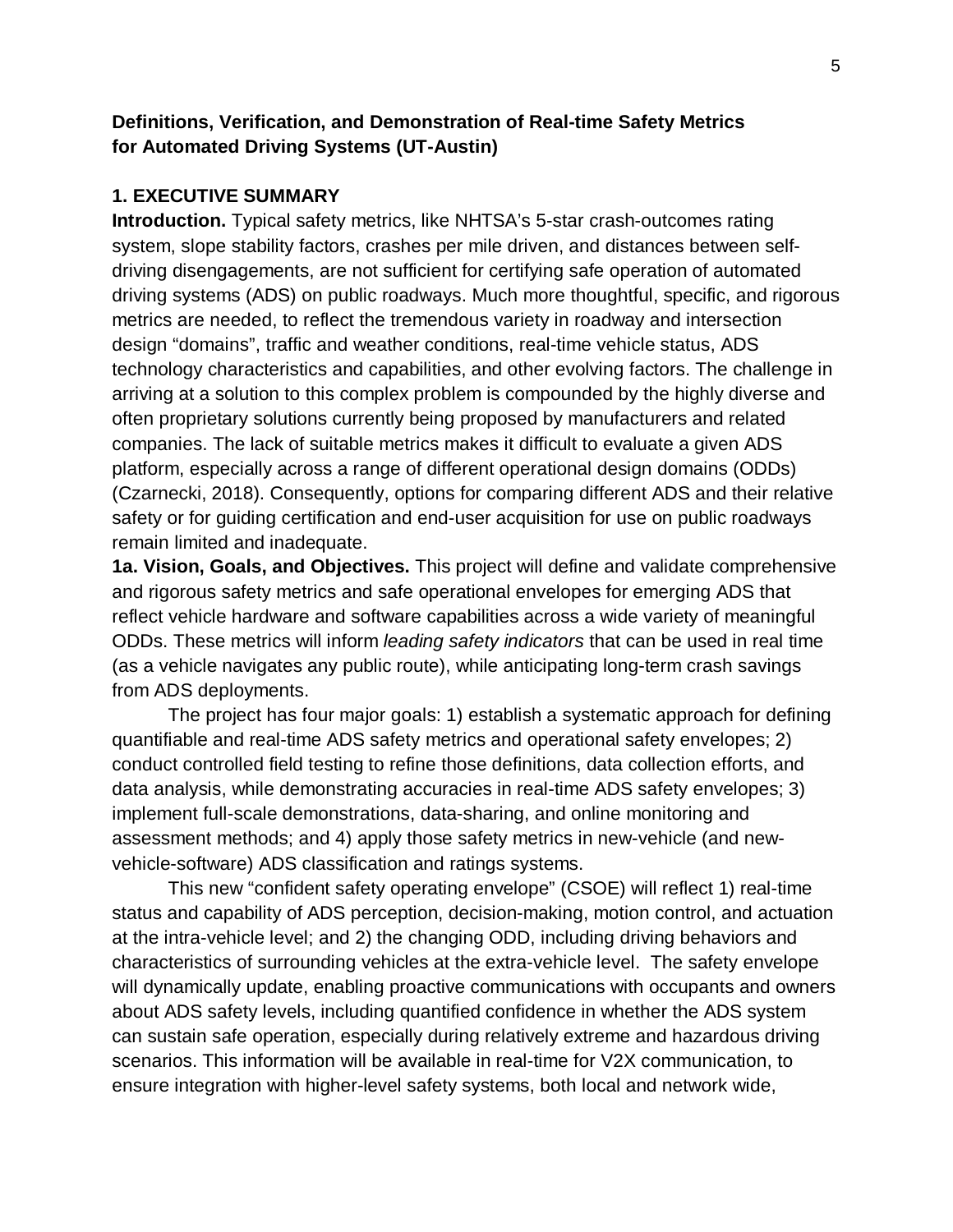enhancing safety of all travelers. The approach will rely on physics-based modeling, machine learning, agent-based simulations, virtual reality simulations, high-speed supercomputing, model verification and physical testing to establish a reliable framework for real-time safety self-assessments for ADS users and confidence of those regulating manufacture, sale, and use of vehicles within the U.S. Real-time monitoring of vehicles tested across a wide range of conditions will allow us to refine safety metrics for quantifying risk across common as well as extreme operations.

ADS demonstrations, for metric computation, testing and validation, will be conducted on controlled roadways, and then extended to approved roadways in the City of Austin. These on-road demonstrations - along with transparent and fundamentally sound methods for acquiring and interpreting data - will be used to evaluate scalability for use in mass-produced ADS.

More specifically, project objectives can be described as follows:

- **Objective 1:** Investigate, develop, and implement methods for defining reliable, accurate, and quantitative real-time ADS safety metrics.
- **Objective 2:** Develop and implement methods for generating real-time and dynamic safe ADS operational envelope based on key safety metrics.
- **Objective 3:** Develop a baseline ADS software system capable of Level 3 and Level 4 automation as a platform for investigation and testing of the ADS safety metrics and envelopes.
- **Objective 4:** Conduct simulation and prototype ADS vehicle testing to demonstrate, verify, and refine safety metrics and envelopes, including human-in-the-loop driving and large-scale computational simulation testing
- **Objective 5:** Demonstrate the real-time safety envelope using on-road tests and test scenarios typical of rural and urban environments, and analyze data from other USDOT-funded project teams to compute safety metrics and comparable safety envelope measures.

**1b. Key Partners, Stakeholders, and Team Members.** The core UT Austin team is multidisciplinary in nature, with unusual expertise in vehicle design and control and estimation (i.e., algorithms for estimating vehicle motion from available sensor and model information), crash prediction, traffic and ADS monitoring, verification of autonomous systems, and travel behavior. The UT Austin team provides access to a suite of relevant and adequate facilities and equipment for this project, including a fullyinstrumented, fully-accessible self-driving (Level 4) vehicle (based on a Ford Fusion passenger car), a driving simulator with six degree-of-freedom motion, and an augmented-reality testbed for intersection safety testing. In addition, to conduct isolated testing of onboard vehicle hardware with simulated models of vehicle dynamics, stateof-the-art equipment is available to conduct such *hardware-in-the-loop* studies.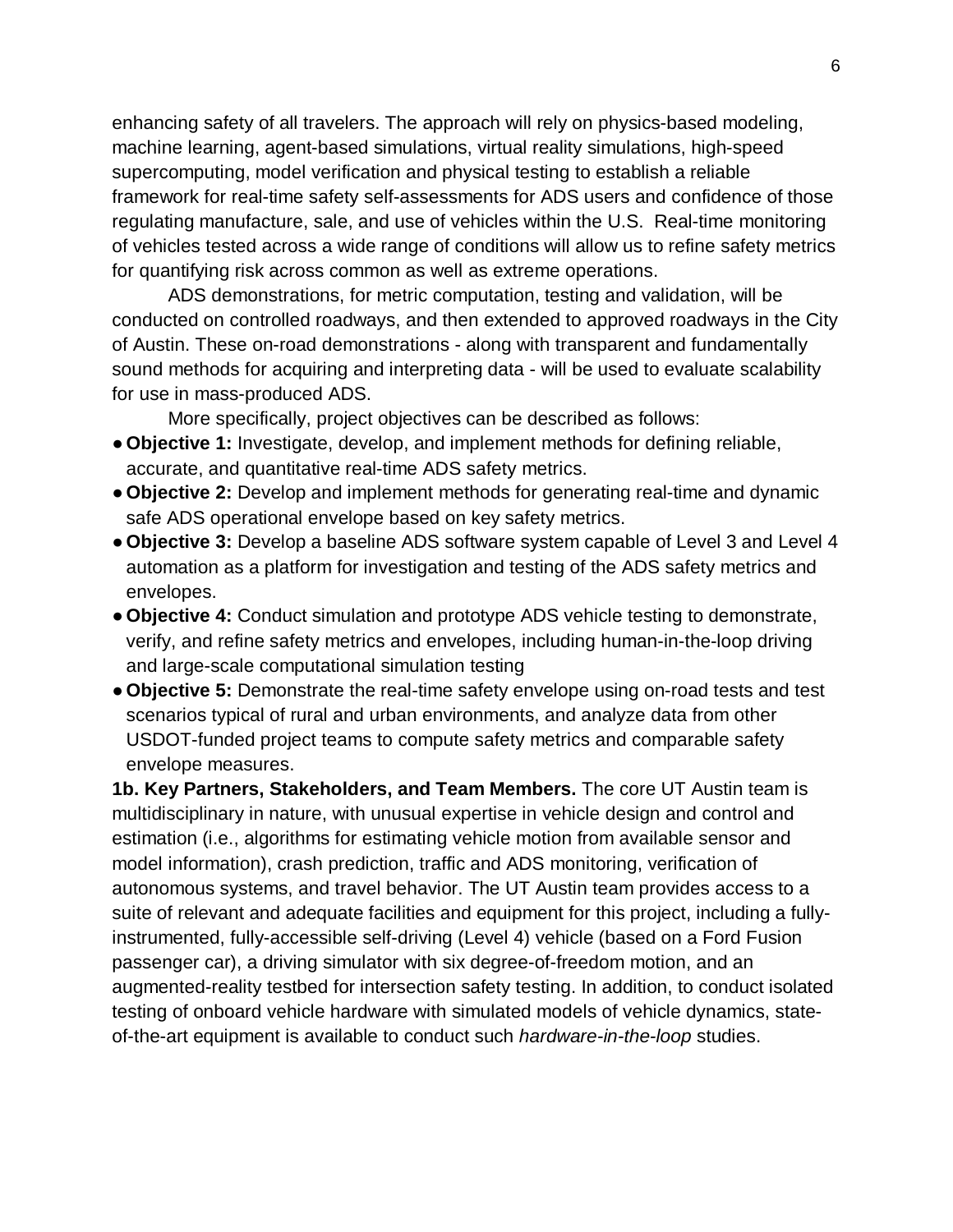**1c. Challenges, Innovation, and Expected Outcomes.** A key challenge is deciding how the dynamic nature of ADS risk should be quantified so that it can be used by regulators, manufacturers, and owners. These challenges can arise due to many factors, such as the presence of human-driven vehicles, motorcycles, bicycles and pedestrians, or when systems approach the boundaries of their operational design domains (ODDs). To address such challenges, this project will develop and test methods and technologies that can quantify safety metrics (which relate directly to evolving risk) in real time. Such metrics are essential if ADS-equipped vehicles (as well as any assistive devices, which may be roadside or remotely located) are to ensure both safety and performance. The project's multi-vehicle and intersection simulations, plus extensive on-road vehicle tests, will demonstrate and validate our methods' effectiveness. We seek to produce leading indicators of ADS safety that can reliably predict lagging indicators, such as crash rates and near-crash/near-miss frequencies under various driving conditions. As reasonable, project products also will support existing methods used in highway safety prediction, by linking to crash modification factors (CMFs) (AASHTO, 2010).

**1d. Geographic Area of Demonstration.** This project will perform demonstration studies on controlled and uncontrolled streets at UT Austin's Pickle Research Campus. In addition, our ADS vehicle platform will be tested on selected roadways in the City of Austin.

**1e. Proposed Period of Performance and Schedule.** The proposed project will extend for four years, with effort toward each of the project objectives projected onto the schedule as shown below.

| <b>Project Activity</b> | Year 1 | Year 2 | Year 3 | Year 4 |  |
|-------------------------|--------|--------|--------|--------|--|
| Objective 1             |        |        |        |        |  |
| Objective 2             |        |        |        |        |  |
| Objective 3             |        |        |        |        |  |
| Objective 4             |        |        |        |        |  |
| Objective 5             |        |        |        |        |  |

*Table 1. Proposed project schedule*

### **2. GOALS**

### **2a. How this project will address safe integration of ADS into on-road**

**transportation system.** For existing road vehicles, speed limits are used to impose control for safe operation on our roadways. The public accepts speed as an indicator of safety, accepting risk for exceeding that level. It is implied that a reasonable human driver has the minimum level of perception and control ability required. To earn a similar level of trust, ADS systems will require explicit and transparent metrics on safety. This project will investigate ADS safety metrics and how they depend on the vehicle and ADS systems operating under typical operational conditions. Candidate safety metrics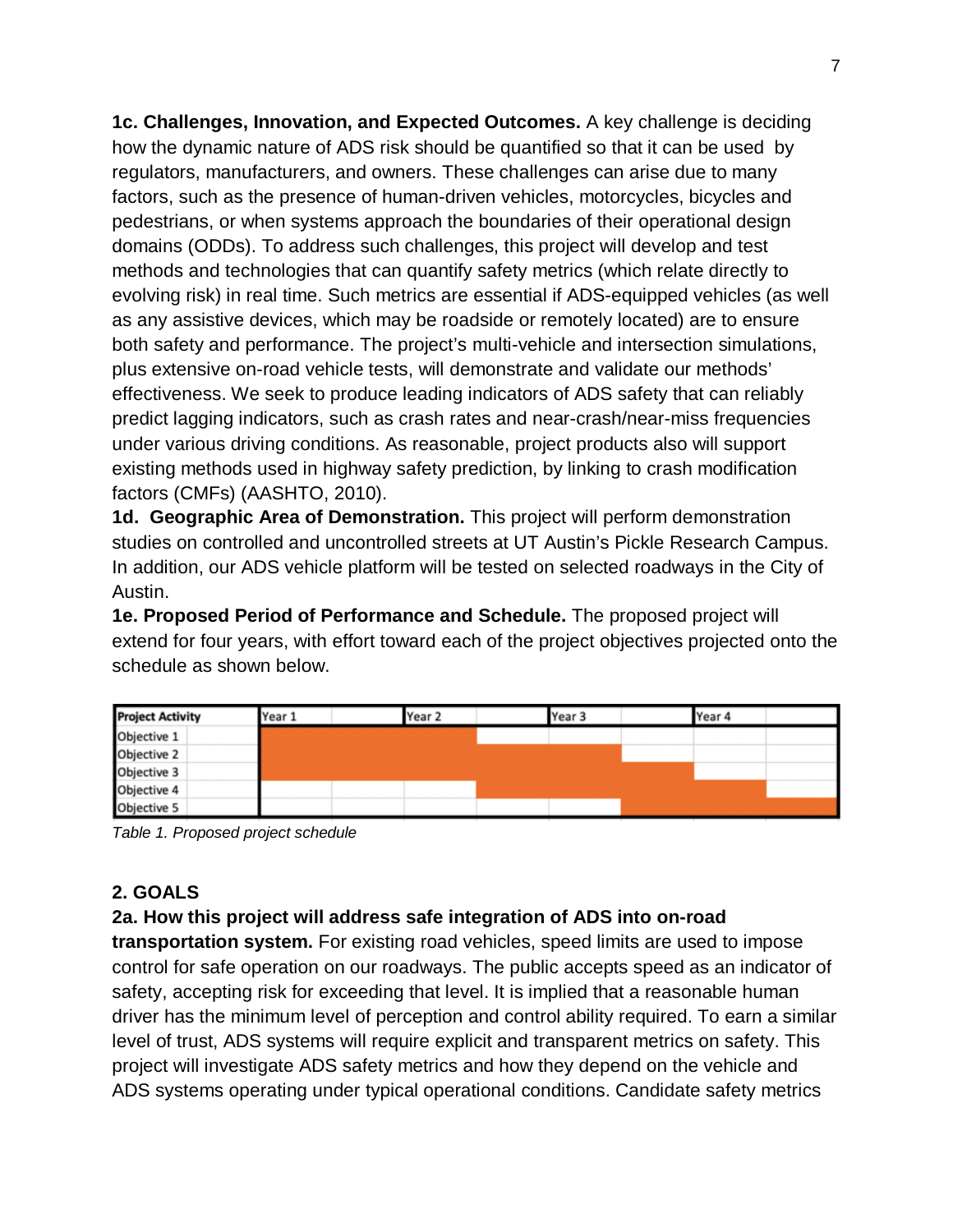will be tested and verified through controlled laboratory and field demonstration tests of a prototype AV vehicle with L3 and L4 functionality. Demonstration data will reinforce how defined safety metrics can be used by the public and governmental decision makers to better understand and assess ADS technologies being proposed for public roadway usage.

By defining and quantifying safety metrics, including setting baselines values for safe operation, this project will provide ways to build confidence in users. This includes defining real-time safety envelopes based on metrics related to operating scenarios and environmental conditions. It is difficult to imagine how any ADS can build trust and gain acceptance without meeting acceptable levels of safety as measured by meaningful and transparent metrics, which are applicable over the operational design domain. For this reason, this project will investigate how these metrics and safety envelopes vary during common driving scenarios as well as during more complex situations, such as crosspath intersections (Najm et al 2001).

**2b. How this project provides data for safety analysis and rulemaking.** This project aims to:

- 1. *Ensure gathering and sharing of project data*. This project will demonstrate how useful data arises from testing the ADS subsystems, responsible for perception, decision-making, and path-planning and motion control of a vehicle, as well as through on-road testing in typical driving scenarios and under controlled safetycritical edge cases. Our development work will begin by initially providing batched access, but then we will experiment with ways to optimize near real-time access to data during testing.
- 2. *Leverage demonstration data and results in innovative ways*. We intend to focus on ways to build causal relations between safety-critical behavior of a vehicle and metrics on the safety-related capability of enabling ADS subsystems. We also intend to use controlled experiments to assess whether collision-based safety metrics related to collision modifying factors (CMFs) in the predictive method used for estimating crash frequency for a given roadway configuration (AASHTO, 2019).
- 3. *Show that data supports safe integration of ADS technologies*. Our adoption of a dynamic safety envelope will provide means to inform the onboard ADS as well as users (and other vehicles) about the safe state of a vehicle. These safety envelopes will be designed to be leading indicators of high-risk events. As a model-basis will be used, these types of safety metrics can be extended to all classes of road vehicles (light and heavy duty).

**2c. Collaboration.** This project will engage faculty and student researchers with broad backgrounds in engineering, having experience in working with practitioners from private and government organizations. We intend to reach out and work with local and state metropolitan transportation organizations, as well as private companies, to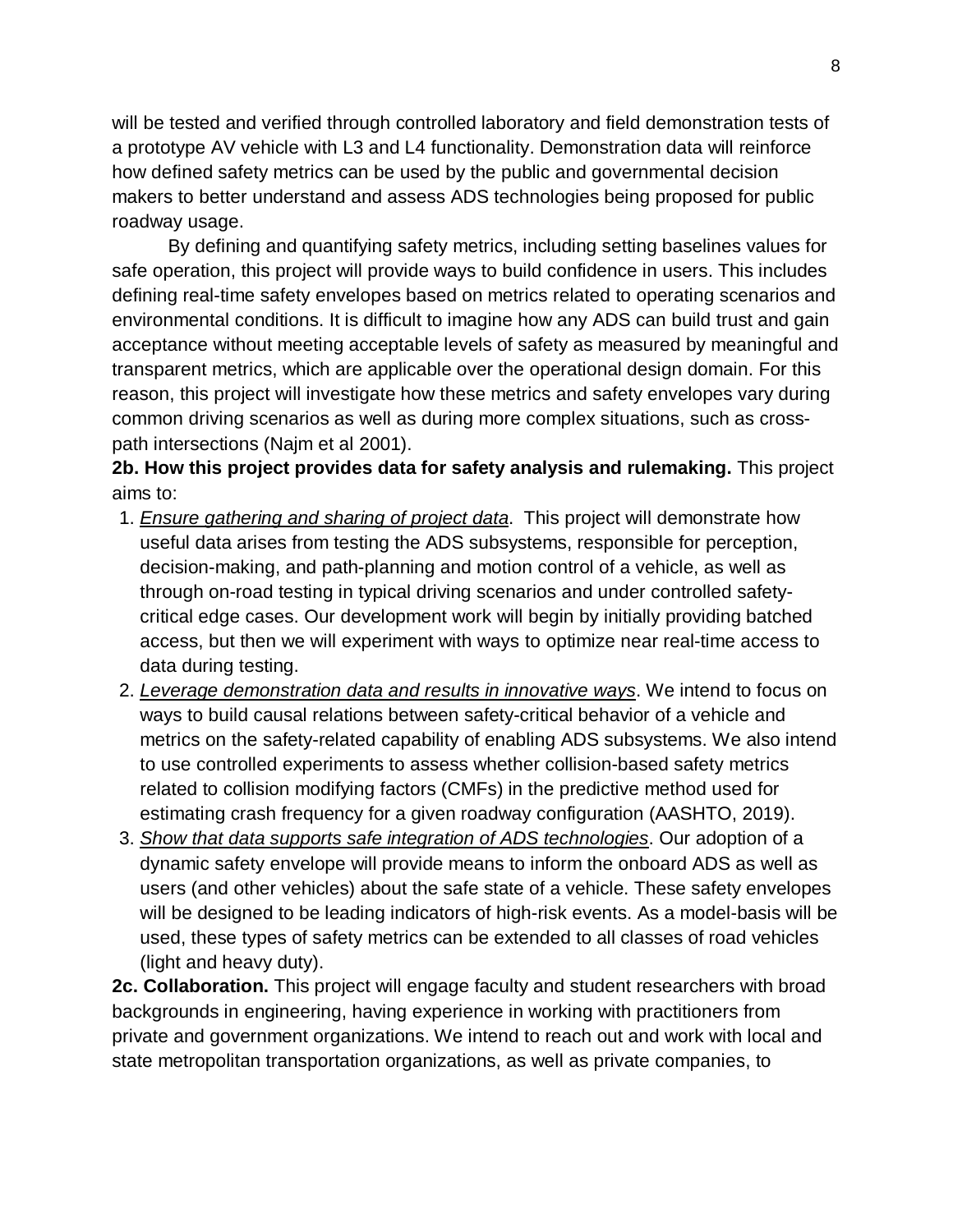communicate our methods, provide access to testing resources, and provide access to a growing database of data.

# **3. FOCUS AREAS**

**3a. Significant Public Benefit(s).** We will conduct a demonstration of ADS technology emphasizing means for assessing safety in real-time and will show an ability to quantify the impact on safety measures used to assess public roadways. The significant benefit to the public will be a means for quantifying safety using new leading indicator safety metrics and formation of real-time safety envelopes, as well as a means to relate these metrics to highway safety predictive methods (e.g., use of CMFs per AASHTO, 2010). As such, our project will provide a significant benefit to the public by providing government regulators with methods and tools that allow them to certify that ADS are safe using means consistent with those they use for non-automated driving on public roadways.

**3b. Addressing Market Failure and Other Compelling Public Needs.** As a University research team, we will take a third-party perspective in defining and evaluating proper safety metrics. Our goal is to provide a transparent, unbiased approach to evaluating safety. Both government regulators and the public are being asked to judge these rapidly evolving technological systems, with seemingly unknown characteristics. We will address the need to identify ways to understand and critically evaluate ADS and how these systems will impact daily use of roadways.

**3c. Economic Vitality.** As ADS technology continues to grow, there is a need for local business/industry to continue to fill the critical role of maintaining and monitoring the safety of the ground transportation ecosystem. Any evolution in this service industry requires a workforce that can understand and assess advanced ADS, one that does not alienate members of our society (local shops, inspection, etc.) that have traditionally made a living in this space as vehicles take on more ADS. The methods and means for assessing ADS safety proposed by this project will provide a viable basis for supporting a technical ADS-technology workforce. Lastly, the project will support local and national industry by acquiring hardware, software, and other resources made in the USA.

**3d. Complexity of Technology**. We will introduce an onboard technology that can assess ADS safety metrics in real-time, including a user interface for communicating with drivers the proper level of data content for making safety-critical decisions.

**3e. Diversity of Projects.** This project will be run through a public University in a city that is rapidly evolving and in need of solutions that will improve the mobility of its people.

**3f. Transportation-challenged Populations.** Our project is not limited in any way that would limit use or utility of our results to any sector of the population.

**3g. Prototypes.** This project will focus on a user interface technology prototype that can be integrated into a vehicle with ADS. This interface will support control of the vehicle,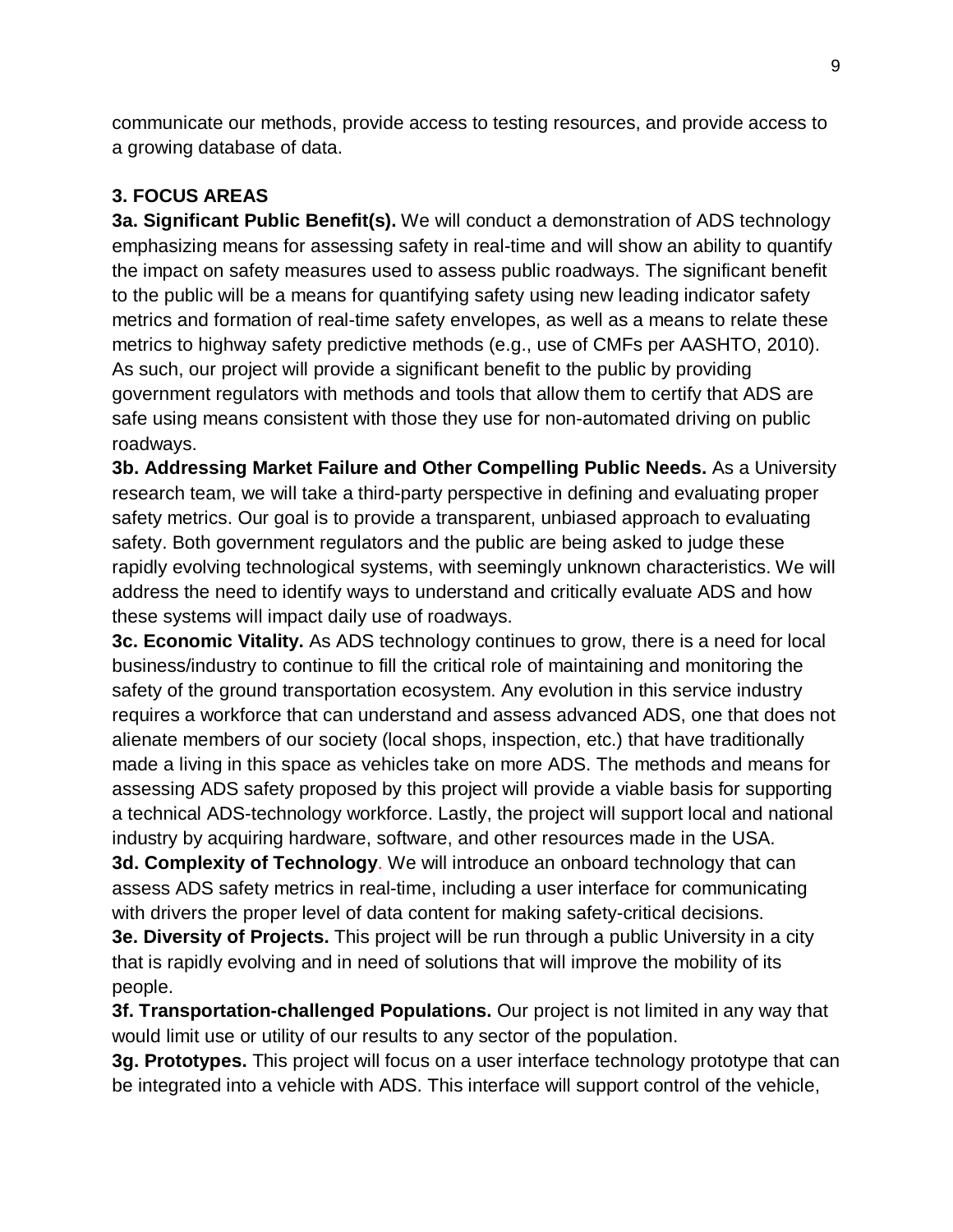but the primary emphasis will be on conveying accurate safety operational information based on define safety metrics.

# **4. REQUIREMENTS**

**4a. Research and development of ADS technology.** We will formulate and evaluate real-time safety operational envelopes as a core technology for ADS, and use simulation and driving simulator studies to refine underlying safety metrics. Human-inthe-loop driving simulator studies will enable formulation and refinement of safety metrics at L3 and L4 levels of automation, which will be part of follow on road testing with ADS on the Ford Fusion platform.

**4b. Physical demonstration.** Real-time safety envelopes will be demonstrated and evaluated through on road testing using an experimental Ford Fusion hybrid vehicle platform with L3 to L5 prototype operation capability. Preliminary testing will be conducted using specially-configured test scenario platforms as well as on University of Texas campus roads.

**4c. Sensing and data collection/sharing.** Data collection and means for sharing data will be refined through preliminary (campus-based laboratory and roadway) testing. The demonstration vehicle includes a full sensor suite with camera(s), radars, GPS, lidar, and an onboard GPU computer. The vehicle includes actuator and control modules to enable automatic steering-by-wire, acceleration, braking. The sensing, computing, and control functions are integrated using the standard ROS programming platform. Perception information can be visualized on-screen for operators inside the vehicle. All data will be saved onboard, and also uploaded to the Secure Data Commons (https://its.dot.gov/data/secure/). We will also make use of the Texas Data Repository (https://data.tdl.org/), a service provided by the University of Texas at Austin.

**4d. Platform User Accessibility.** The prototype vehicle is a self-contained platform, including all the necessary modules and components for achieving real-time self-driving. Development of an input/output user interface that allows users with varied abilities to input destinations and communicate route information will be integrated as part of the prototyping.

**4e. Scalability of the demonstration.** The demonstration proposed will focus on development and refinement of critical safety metrics, verified through laboratory testing and transitioning to on-road demonstration. There are not anticipated obstacles to scaling testing beyond the planned initial testing on the University of Texas at Austin campus. We plan to reach out and share our results and methods with local and state agencies. Further, as University researchers and educators at a state public institution, we are well suited and have the resources to convey results to the public and to provide technical exchanges and knowledge transfer to any and all interested parties.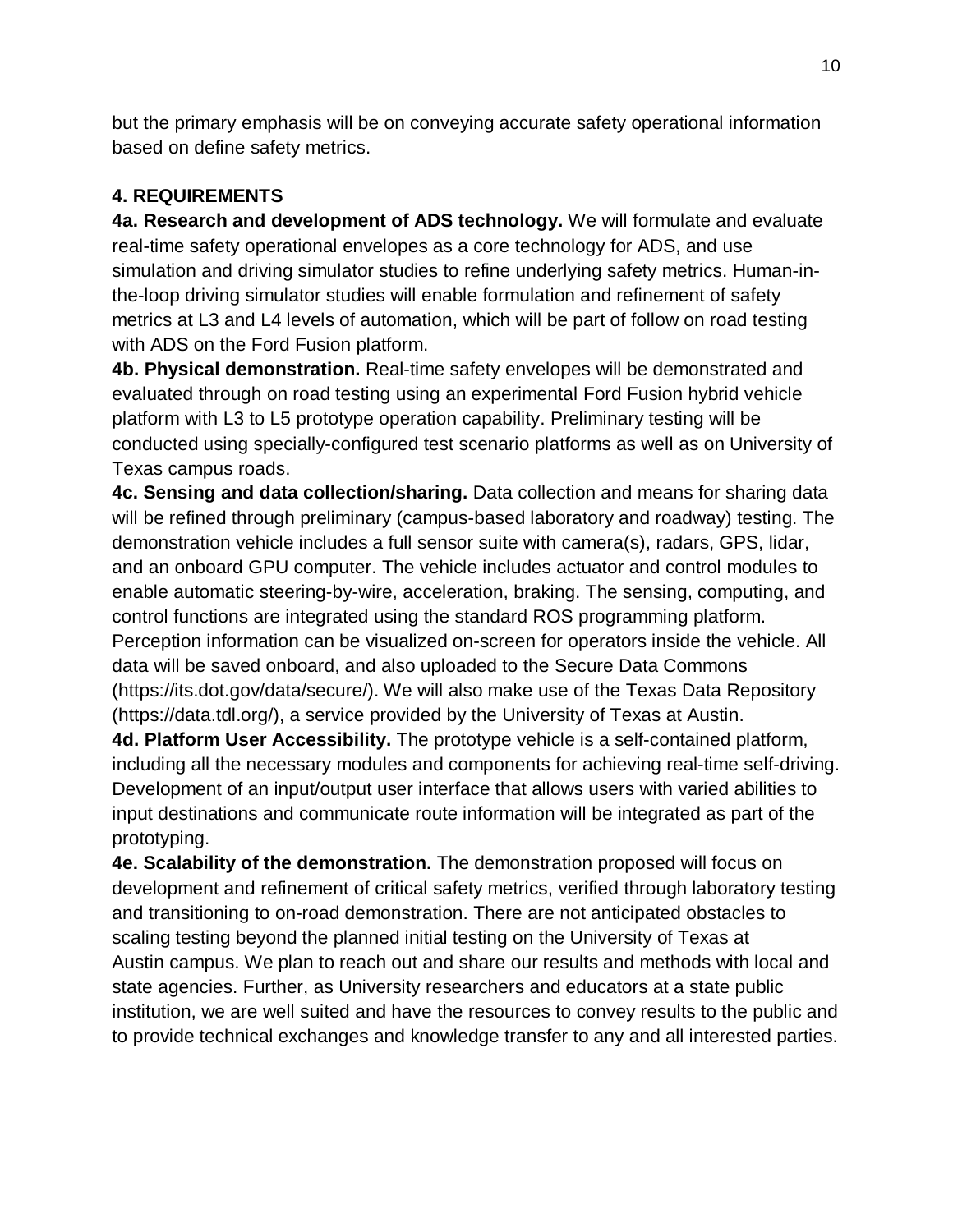#### **5. APPROACH**

This work's ultimate goal is to demonstrate the role safety metrics will play as vehicles with ADS are integrated into public roadways. After motivating the proposed approach, this section provides detailed descriptions of the 1) Technical Approach, 2) Obstacles to Technology Demonstration, 3) Data Sharing and Usage in Safety Evaluation, 4) Project Risks, Mitigation, and Management, and 5) Cost-Share Management Plans. **Motivation.** Essential safety measures can be difficult to define, even in wellestablished systems. Such challenges are compounded for ADS integration into public roadways because of the highly dynamic and evolving state of technology, and the diverse approaches and technologies adopted by companies advancing ground vehicle technology. It can be difficult to establish agreement on metrics that should be used, especially if these rely on transparency of data and the critical assessment and reporting on proprietary system performance. This research study will focus on identifying and formulating key safety metrics, testing methods and associated data collection, and methods for verifying these metrics through simulation as well as laboratory and roadway testing.

System safety typically makes use of both leading and lagging metrics, and both are essential for understanding, regulating, and releasing ADS (Hopkins, 2009; Campbell Institute, 2013; Fraad-Blanar et al 2018). To some extent, lagging metrics like crash rates per vehicle-year or vehicle-mile traveled across a fleet of OEMproduced vehicles - can be easier to identify, since they relate to clear and generally undesirable outcomes. In contrast, leading indicators generally are proactive, preventative, and predictive measures that can describe system performance and processes. For example, a measure of lateral acceleration relative to the maximal allowable lateral acceleration (road parameter dependent) could define a safety metric during highway driving lane changes. If this metric tended toward a value of 1, this could be a leading indicator of unsafe driving since it would indicate overly aggressive operation, with a high risk of skid or rollover. They can be used to help identify, warn, and avoid or control vehicle and roadway crash risks.

**Requirements.** Leading indicators for ADS safety should be useful in identifying ADS crash risks so that action can be taken *before* passengers and other roadway users perceive a safety violation, before roadmanship rules are violated, and before a crash takes place. Ideally, leading indicators should also be actionable, so that communications within the ADS and/or to other parts of the transport system enable desired safety improvements dynamically, in real time. It is not clear, for example, how measuring miles-per-ADS-disengagement provides any such causal insight for ADS users, manufacturers, and regulators. However, collecting the data required for this metric's computation is fairly straightforward. It is essential to have safety metrics that are computable while also providing insight into how system improvements can and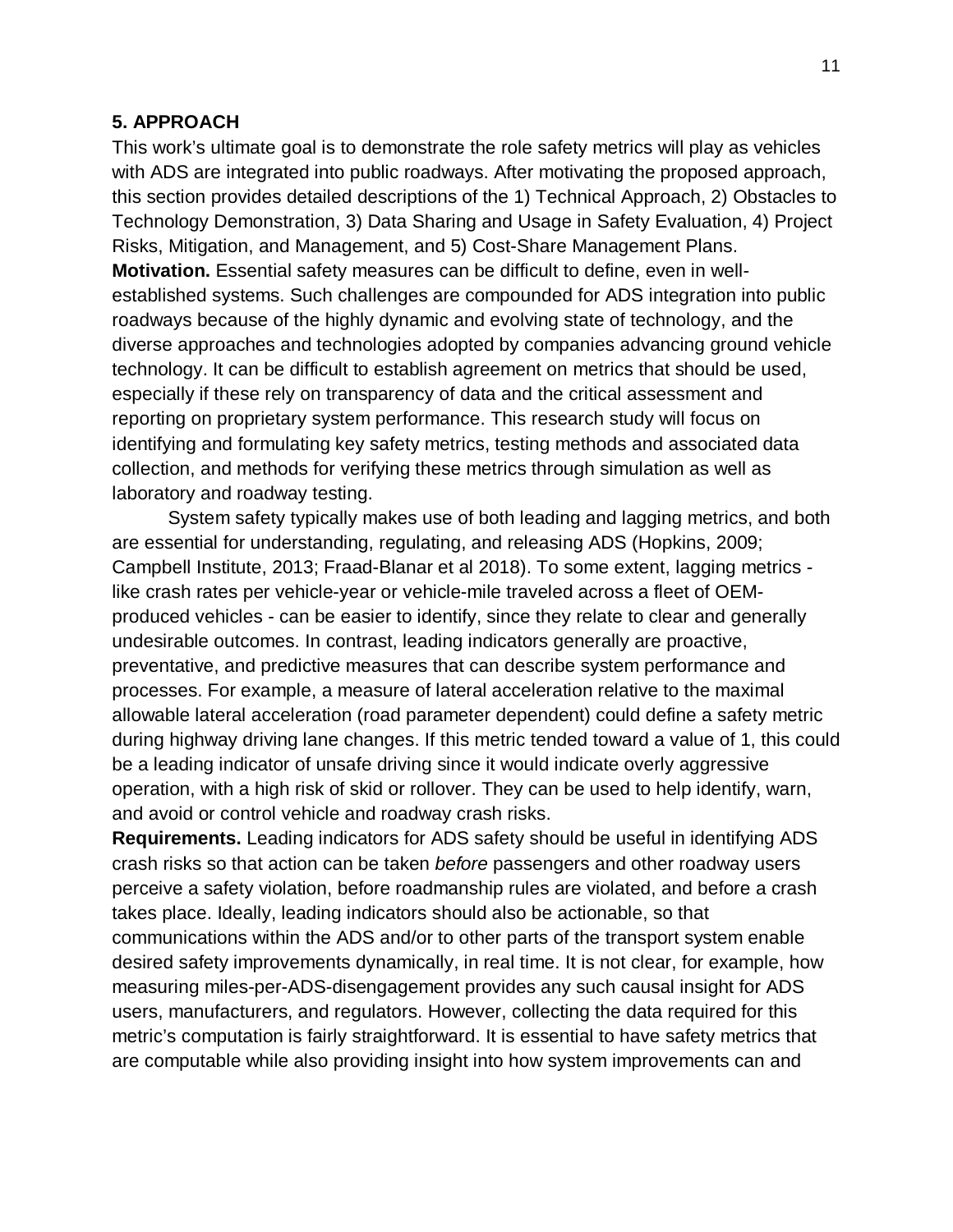should be made. A simple example of a traditional vehicle safety metric that meets these requirements is the *static stability factor*.

**Example: Static Rollover as Safety Metric.** The classical static stability factor (SSF) can be used to illustrate definition and formulation of a quantifiable safety envelope. Vehicle characteristics, operating conditions, and environment all play a role in this simplified measure of rollover propensity. A rollover safety envelope is formed by how a vehicle's SSF depends on lateral acceleration, ay, and roadway slope, ϕ, as shown in Figure 1. The upper envelope is found for a vehicle with high performance turning ability, while the lower envelope corresponds to a heavy truck.

The real-time rollover safety of a particular vehicle operating on a specific roadway could be evaluated against this metric by using data measured from key operational and environmental conditions. In this case, vehicle speed, roadway curvature, and the slope are sufficient to assess the relative rollover safety. This particular measure of rollover safety, of course, is limited since it is defined for static rollover. Clearly, a heavy truck has a lower SSH than a sports car.



*Figure 1. Plot of SSF versus normalized lateral acceleration and inverse slope. This is an example of how a safety metric can be defined that accounts for key operational and environmental conditions, in this case using a simplified physics-based model.*

The underlying basis of the classical SSF is a (static) limit condition, found from a simplified physical model. While limited, it illustrates how the operating conditions of a vehicle (forward velocity) and the environment (road slope) directly inform a safety metric. It also should be made clear that there is no consideration of the human driver. This is not uncommon. Metrics for vehicle handling stability, such as understeer or yaw velocity gain, are *open loop* (steering) characteristics. It is usually assumed that these metrics convey how effectively the average human driver can control the vehicle. There are more advanced analyses incorporating a human that allow performance and stability metrics to be defined for the combined human-vehicle system under specific types of operations (like lane following or turning).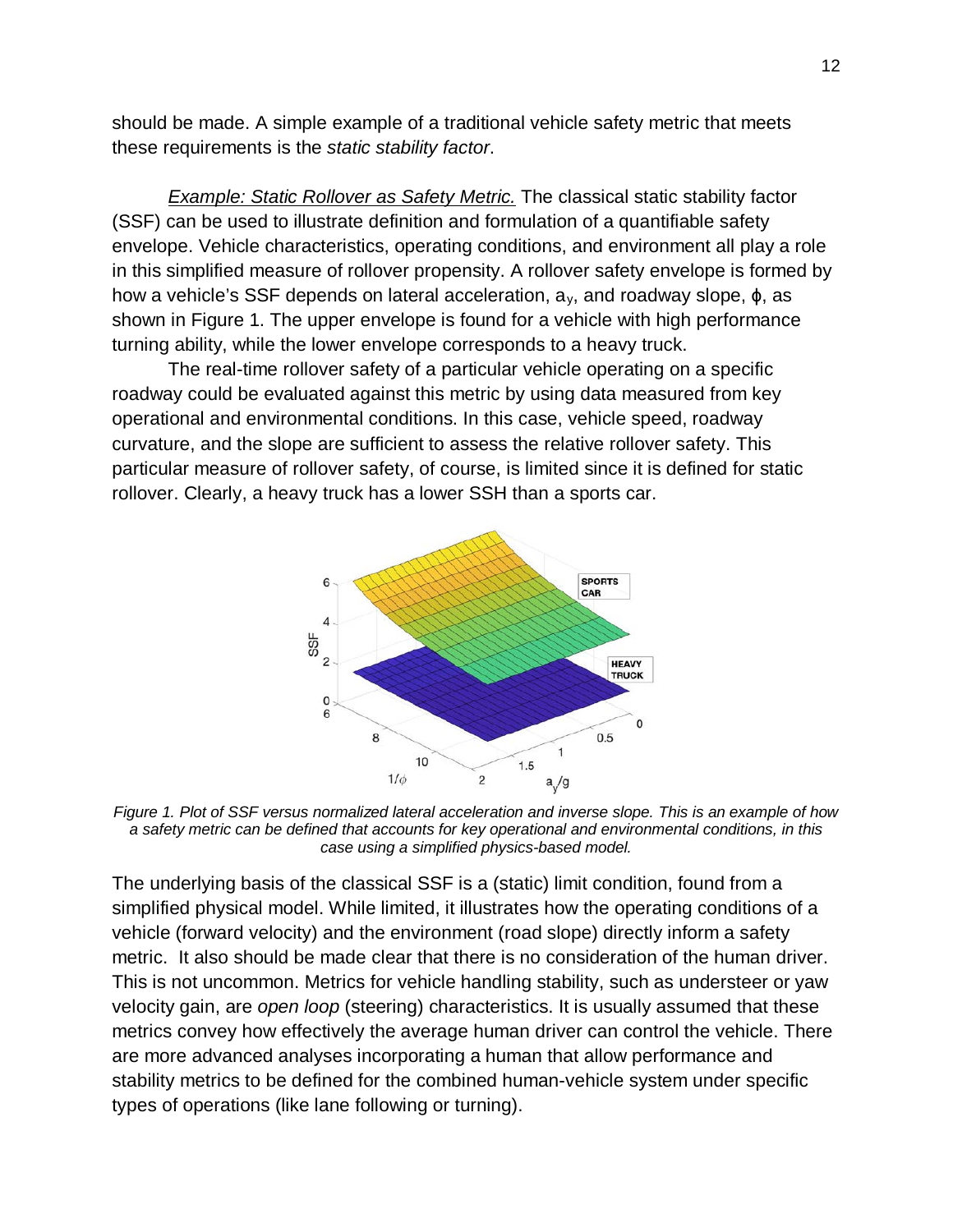Defining safety metrics for ground vehicles with ADS is much more complicated because the vehicle motion control now integrates with the more advanced capabilities of *perception* and *decision-making*. Figure 2 illustrates the integration of these systems at a conceptual level, including the role of the human in the control loop as well. The added complexity of ADS is essential for monitoring highly dynamic changes in the environment and in automated vehicle operation over a wide range of conditions.



*Figure 2. High-level schematic integrating human and ADS driving of a ground vehicle. Typical metrics on performance, handling, and ride to be supplemented by Safety Metrics which would include those associated with perception, decision-making, and vehicle motion control. These could be defined for a human driver or for a given ADS system.*

A vehicle is expected to have many safety metrics related to performance, handling, and ride. Similarly, perception, decision-making, and vehicle motion control may have multiple safety metrics depending on the mode of operation and the road/environment characteristics. Safety envelopes are thus proposed for ADS, and will depend on metrics for perception, decision-making, and vehicle motion control, and thus vary with time as operational and environmental conditions change. Dynamic ADS safety envelopes can be monitored and reported in real time. Consequently, it is essential that we first define safety metrics related to ADS perception, decision-making, and vehicle motion control capability. These metrics and the real-time envelopes to be formulated will provide a basis for comparing and assessing the safety characteristics of different vehicles and ADS platforms.

#### **5a. Technical approach.**

The proposed approach is comprised of the five objectives listed in the *Executive Summary*. Each of these objectives is described below, with discussion of methods to be used and expected outcomes. Figure 3 illustrates the project flow, and various key terms are defined below.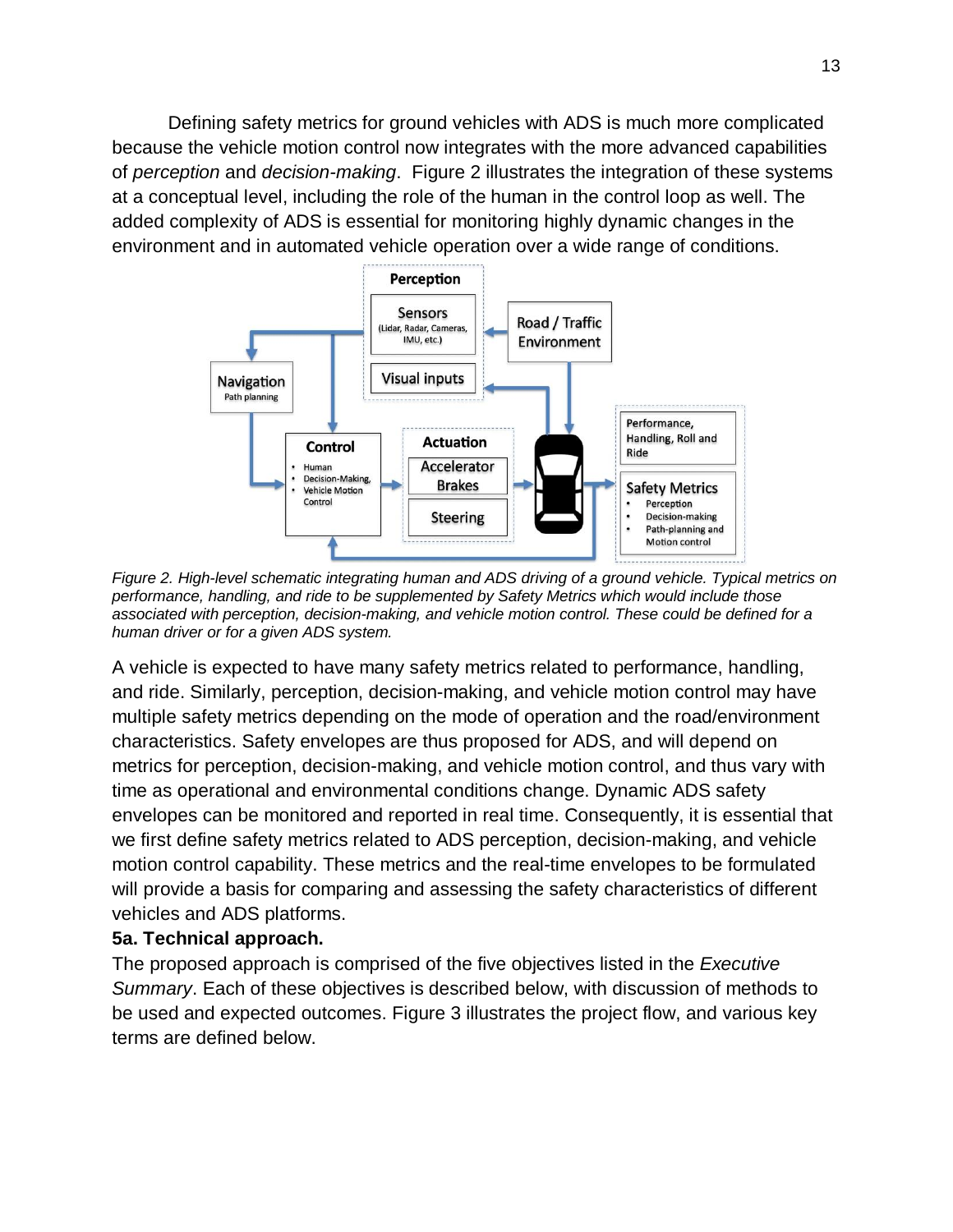**Vehicle status**: refers to capabilities, conditions, and health states of the vehicle sensors and actuators

**Environment**: deterministic elements and conditions of roadway (including traffic signs and signals, number of lanes, road curvature, cross slope and grade, road surface friction level, lighting, weather conditions). It can be assumed that the ADS knows the environment it will be entering based on reliable sources such as GPS and maps. **Scenario**: stochastic factors in a given environment (including surrounding traffic, pedestrians, and other random factors that can be blended into a given "environment"). Note that it is assumed that ADS may not have a complete knowledge about the scenario it is entering because of its random variations and ADS perception incapability. **Driving condition:** measure of combined environment and scenario **Safety case**: specific safety-critical scenario in highway, city, rural, and neighborhood driving. Any cases will be clearly defined.

**Safety metric:** a quality of a vehicle and/or ADS system related to safe operation. **Safety envelope:** a dynamic safety metric defining safe operation boundaries, including those defined for a specific safety case.



*Figure 3. Flow of project objectives toward on-road demonstration*

### **Objective 1: Investigate, develop, and implement methods for defining reliable, accurate, and quantitative real-time ADS safety metrics**

**Background and Motivation.** While vehicles with ADS are highly complex, safety metrics should be transparent and well understood by all stakeholders, engineers, regulatory decision makers, and maybe even by the public. Recent studies on safety validation of ADS have demonstrated how safety metrics can be formulated that relate to driving scenarios (e.g., Eckstein and Zlocki, 2013; Asljung et al 2016; Junietz et al 2018). Given the wide range of scenario types that either human drivers or ADS are expected to encounter, one approach is to define a metric for a specific safety scenario, such as the time-to-collision or brake-threat-number (Asljung et al 2016), both useful as leading indicators. In contrast, Junietz et al (Junietz et al 2018) proposed a single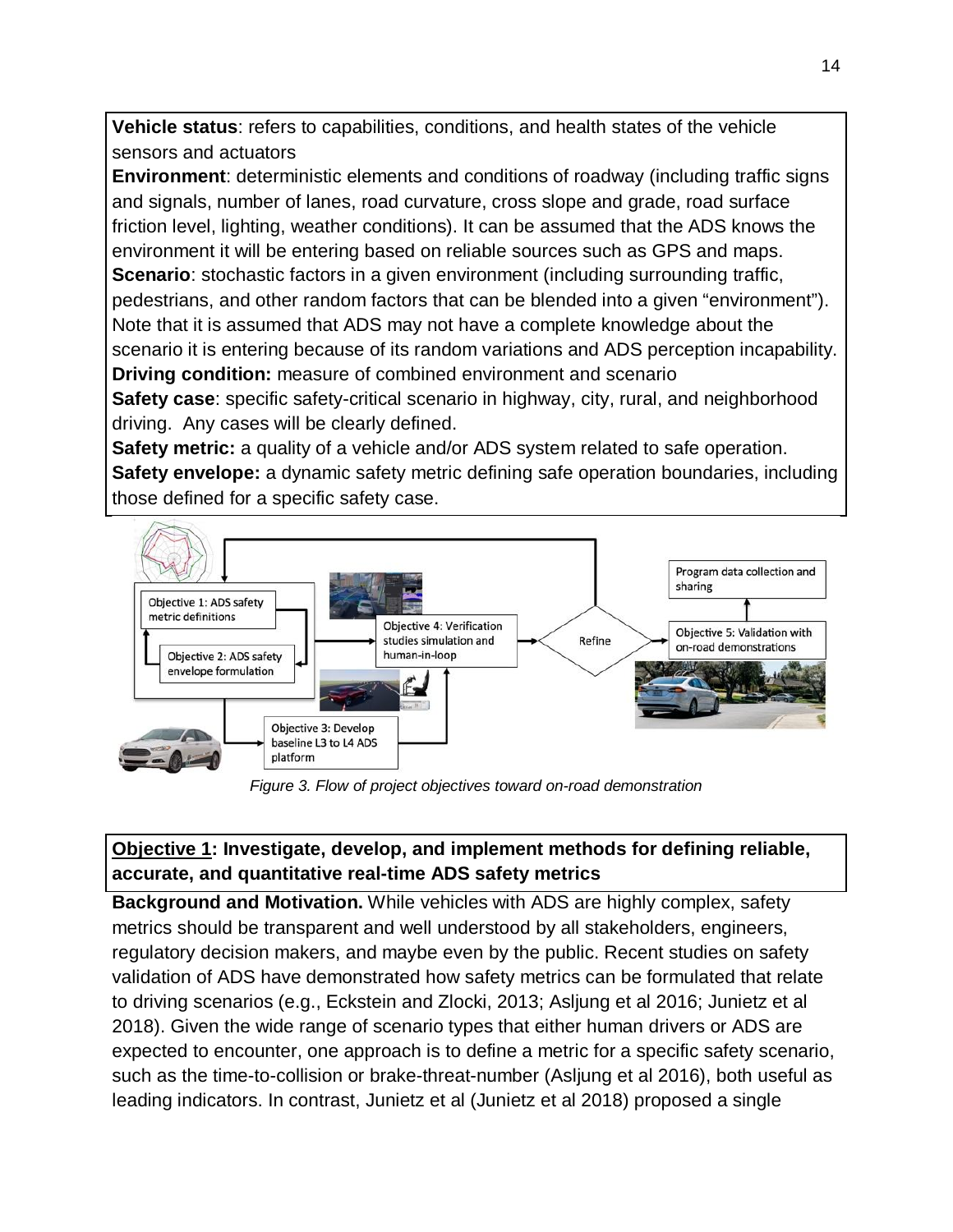*criticality metric* to quantify a range of accident types using measures on the complexity of the trajectory required in different driving scenarios. These past works have not sought to reveal the causal role of ADS subsystems in safety-critical operations.

This objective will focus on defining safety metrics related to the key ADS characteristic technologies of *perception*, *decision-making*, and *vehicle path-planning and motion control*. Dynamic safety envelopes in **Objective 2** will be formulated with dependence on metrics related to these subsystems. The investigation proposed here is to formulate metrics that quantify how ADS capabilities influence safety-critical operation. These metrics could be but are not solely related to functional reliability, which is presumably part of any ADS realization. For example, it is assumed that any ADS system will be able to identify faults in these complex systems. The intent here is on methods that would enable estimating whether changes in perception capability, for example, will impact a safety envelope and quantify such an impact.

**Methodology.** ADS subsystem metrics will be influenced by roadway conditions, weather, lighting, and traffic conditions. Some factors (such as lighting, weather and road conditions) are stochastic in nature and cannot be controlled during normal operations. We refer to these as "environmental inputs". Roadway configuration is also an environment variable, although it is more deterministic. The following refers to a scenario based on the type of driving task required.

As we describe or refer to the key ADS safety metrics, we will assume that there will be dependence on scenario and environmental conditions. In this project, we will refer to ways to quantify how these factors influence the safety metric defined. Some reference can be made to recent studies such as Junietz et al (Junietz et al 2018), who defined a criticality metric as way way of quantifying the complexity of a maneuver for a given driving scenario. Alternatively, Damerow et al (Damerow et al 2016) came up with ways to quantify and classify different situations based on trajectory. These are two examples of way we can come up with a quantifiable scale to capture the effect of scenario in order to provide a basis for quantifying a relation with defined safety metrics. In a similar fashion, the same should be done with respect to variables related to environment. Coming up with useful measures of this form represents a key step under this objective. This will aid how we categorize and classify the series of testing procedures designed for safety-critical study cases typical of highway, city, rural, and neighborhood driving.

Perception Safety Metrics. ADS perception depends on multiple sensors (lidar, various cameras, radar, ultrasonics) and their characteristics as well as algorithms for processing and learning. We seek an objective way to quantify overall ADS perception capability (and limitations), especially as environment and scenario conditions vary. This can be particularly challenging because some knowledge about the latter (as inputs) is required from the perception system as well, and this dilemma is usually overcome by ground truth testing (Krotkov et al 2007; Johnson et al 2009; Moorehead et al 2010),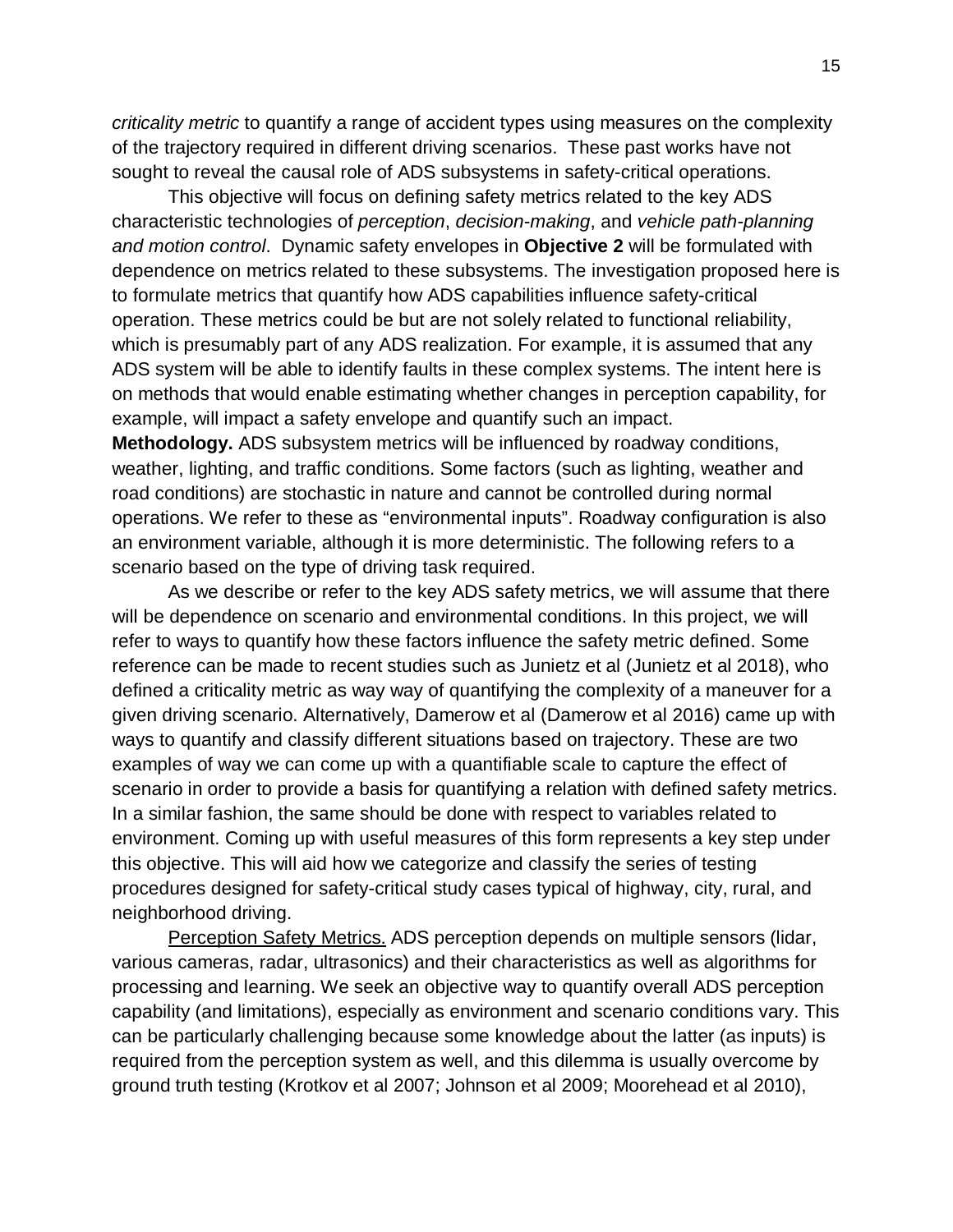and the distinction between system-level and sensor-level performance assessment has been demonstrated (Dima et al 2011). It can be useful to retain both measures of performance, especially to isolate *Perception Confidence* (PC) for an ADS, which can depend on vehicle status under a given driving condition.

We will investigate error, error rate, and/or time delay measures, since these can directly impact key metrics, like distance to an obstacle or interpretation of an object or sign. Standard techniques from statistical machine learning are used to compare the outputs of the different components of a perception system to ground-truth data. Performance measurements rely on false-positive and/or false-negative detection rates, receiver operating characteristic (ROC) curves, precision/recall curves (PRC), confusion matrices and area under the ROC curve (AUC) (e.g., Fawcett 2003; Fawcett 2006; Viggh et al 2017). During laboratory testing it is possible to gauge the effect of degradation due to environment or device changes. For instance, the perception metric may automatically decrease if a camera malfunction is detected.

Another measure that may be useful can be defined from the concept of hazard perception; a metric used for assessing human drivers. When assessed for human drivers, hazard perception has been shown to directly influence a driver's ability to avoid collisions - a good *leading* indicator (Horswill 2016; Wetton et al 2011). Since we will be demonstrating using a prototype ADS system, it will be possible to investigate ways to experiment with how hazard perception features can be implemented, and the impact on safety metrics evaluated.

Our efforts here will lead to a method that can calculate PC that quantifies the level of perception accuracy for a given ADS vehicle status under a driving condition.

Decision-making Safety Metrics. The decision-making functionality needs to coordinate different behaviors as a vehicle encounters diverse types of road scenarios, as well as making use of navigational needs and available information. These are highly complex software systems primarily developed using a data-driven, machine-learning approach, and solutions vary among different ADS developers which are mostly proprietary. Verifying these complex solutions and their operation within ADS systems has given rise to a challenging verification and validation problem. Developers adopt different approaches to ensure the final products meet their specifications and requirements. There do not appear to be any metrics defined that relate to safe operation under real conditions, with most assessments tied to overall testing of the vehicle in an attempt to prove the learning algorithms tend toward safe operation over time.

An alternative way to assess the impact of decision-making capability is needed from the standpoint of overall safety. In most practical cases, detailed models, data, or test results may not be made available to end users or independent evaluators of an ADS system. For this reason, we need to build models or approximations that capture dominant decision-making features, particularly with respect to measures of the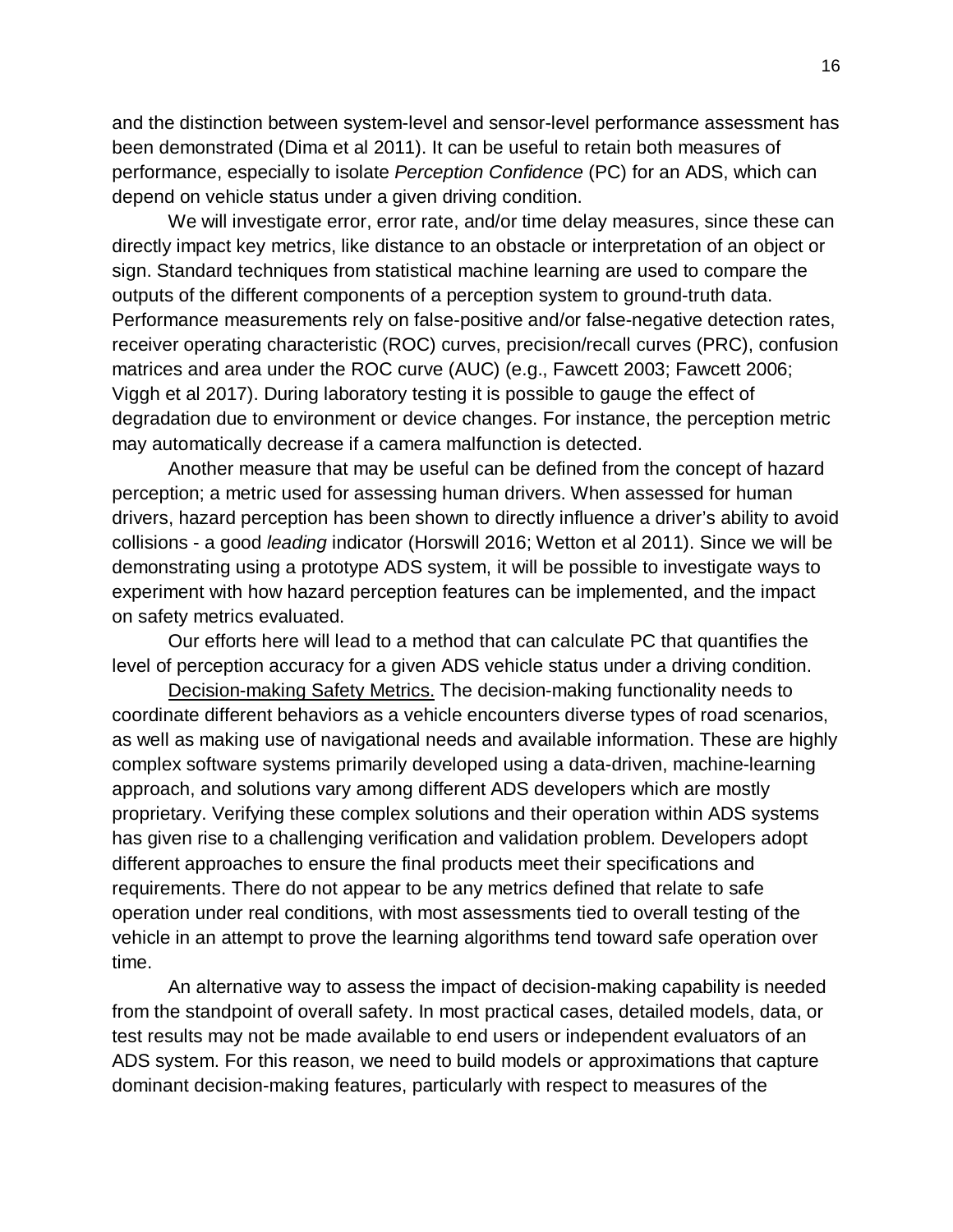environment and scenario. This approach would enable a pathway to independent assessment without requiring proprietary information, while providing some causal link between performance and relevant operating conditions.

Our preliminary approach for developing a decision-making metric will take advantage of the development of a prototype ADS platform in **Objective 3** (see Figure 2). Knowledge about the specifications, requirements, and detailed implementation under Objective 3 will provide a reference for assess our own models of decisionmaking capability. We expect decision-making takes the form of a finite-state machine, and conditioned on scenario, able to take on a preferred state (or driving mode) based on sensory (perception) inputs. For example, it has been shown to be effective that models with statistical characteristics can be formulated (e.g., based on naturalistic human driving data) to effectively describe behavior in lane-changing maneuvers (Zhao et al 2017). This suggest that these types of models could be used to formulate quantitative metrics on decision-making as well. Such a metric could thus address the probability that a certain operation can be accomplished, providing a way to convey *Decision-Making Confidence* (DMC) for the prototype ADS based on specific scenario and environment conditions.

Path-Planning and Motion Control Safety Metrics. Of the three key ADS subsystems, path-planning and motion control (PPMC) capability relies on methods that have been applied and tested in production ground vehicles. As such, there are wellestablished approaches that relate safe operation to characteristic properties of this subsystem (comprised of steering, braking, suspension, powertrain, etc.). Path-planning and motion control make use of steering, throttle, and braking actuation to effect desirable dynamics of the vehicle.

As in the two other ADS subsystems, we seek a quantitative metric that can provide a measure of *Path-Planning and Motion Control Confidence* (PPMCC). This will enable quantifying how ADS PPMC capability and limitations impact a dynamic safety envelope subject to scenario and environmental conditions. The methods used will make use of a vehicle dynamics, model-based approach to compute the PPMCC in real time. For example, the PPMCC will provide a measure of confidence that the ADS can achieve a planned vehicle path with required motion control safely, taking into account a suitable level of known vehicle system dynamics and driving condition.

One approach to consolidating the influence of these different factors is by selecting relevant measures based on the dominant 'mode' of behavior. For example, in an emergency braking scenario the critical factors that measure the capacity of the PPMC may consider brake response and available brake friction. A dynamic model of the vehicle system with combined steering and braking dynamics is sufficient for this purpose. Under more extreme conditions, a more complex model with roll motion could be considered to answer questions about the capacity in the context of a safety metric. We will investigate useful ways to form combinations of metrics related to path-planning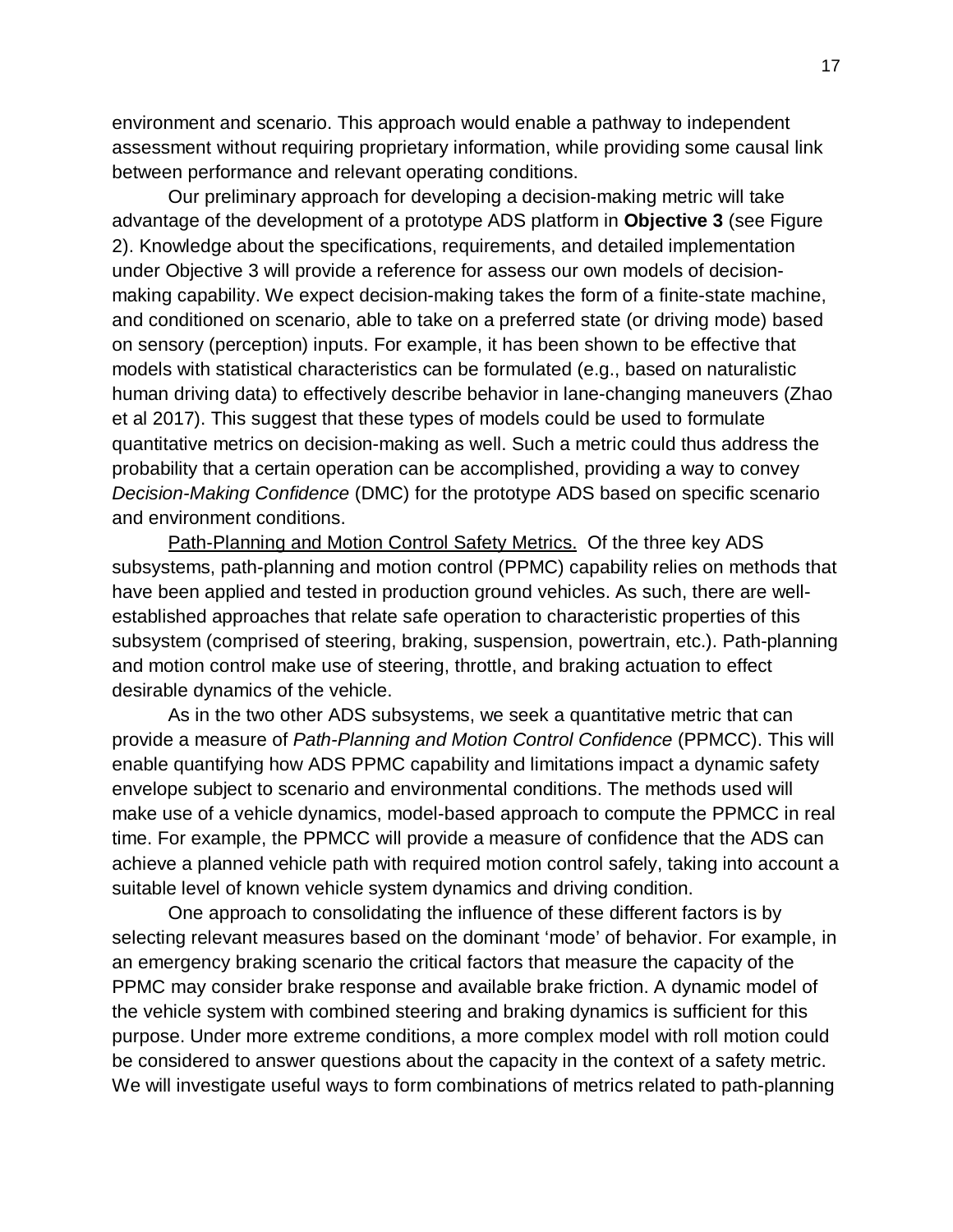and the vehicle dynamics and controls capacity to form a robust metric that can be related to safe operation.

Application to an ADS Emergency Braking Scenario. A simplified case study is presented here to illustrate how the three ADS subsystem safety metrics may be defined and quantified, how they depend on measures of scenario and environmental conditions, and thus how these metrics can provide important safety-related information for online use and for post-analysis. A simplified braking scenario is summarized in tabular form in **Table 2.** The analysis provided shows that it is possible to identify safety metrics and which in turn can be used to inform dynamic ADS safety envelopes. For example, by the braking capacity required to safely stop can be compared with (estimated) measures of maximum braking capacity to define one component of a dynamic safety envelope.

| <b>Emergency Braking Scenario - Prototypical Safety Metric Generation</b> |                                                                                 |                                                                          |                                                                      |  |  |  |
|---------------------------------------------------------------------------|---------------------------------------------------------------------------------|--------------------------------------------------------------------------|----------------------------------------------------------------------|--|--|--|
| Scenario and<br><b>Environment Features</b>                               | <b>ADS subsystem</b><br>action                                                  | Safety-related metric                                                    | <b>Safety Envelope</b><br>Is specified metric<br>within safe values? |  |  |  |
| Stop sign, road<br>geometry, road<br>conditions                           | Perception:<br>Recognizes a stop sign;<br>Measures road features                | Measure of errors or<br>error rates in perception                        | ROC/PRC based<br>measures on error rates                             |  |  |  |
| Road rules specify stop<br>action                                         | Decision-Making:<br>Bring vehicle to a stop                                     | Measure (probability)<br>that PPMC can provide<br>proper control to stop | Relative measures on<br>path-plan, actuator<br>ranges                |  |  |  |
| Road users; tire-road<br>friction                                         | PPMC:<br>Determines control<br>actions required to stop<br>(reach a safe state) | Brake capacity needed<br>to stop as required                             | Steering and/or brake<br>limit measures                              |  |  |  |

*Emergency Braking Scenario - Prototypical Safety Metric Generation*

*Table 2. Emergency Braking Scenario - Prototypical Safety Metric Generation*

It is expected that all safety-critical scenarios in the ODD will need to be analyzed in this type of fashion to compose safety metrics. As shown in the last column, these metrics provide the information needed to define useful safety envelopes (**Objective 2**).

Ultimately, it is necessary to verify that any such safety metrics can serve as *leading indicators* for ADS operating under real world conditions. This assessment will fall under the work described in **Objective 4**, which will use simulation studies, studies in a human-in-the-loop driving simulator, and controlled testing on the AV/ADS prototype system to assess and refine the preliminary ideas described here.

**Expected Outcomes.** This objective will result in system level safety metrics for each of the key ADS capabilities, quantified with respect to measures for driving scenario and the environment. A systematic methodology will be formulated that can be used to develop safety metrics that provide new and insightful types of data that can be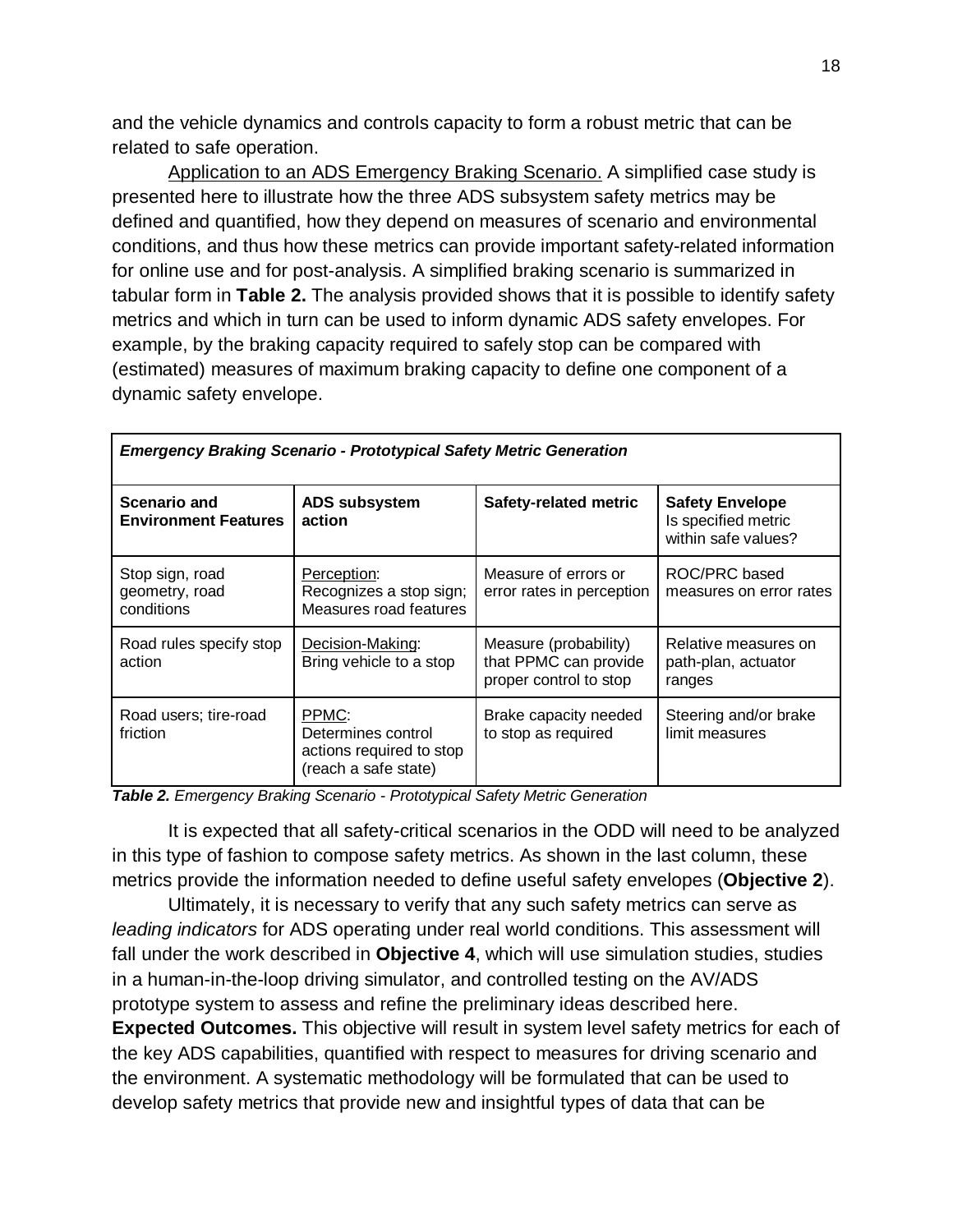collected and analyzed in new ways to understand how safety-critical behavior of vehicles related to the key ADS subsystems. As such, these safety metrics will form the causal basis for how dynamic safety envelopes developed through **Objective 2** related to scenario and environmental measures.

## **Objective 2: Develop and implement methods for generating real-time and dynamic safe ADS operational envelope based on key safety metrics**

**Background and Motivation.** ADS Safety envelopes define and quantify limits and conditions within which the ADS subsystems can be operated to conform with safety requirements under which these vehicles will be licensed to operate. The limits and conditions are imposed on the safety metrics from **Objective 1**. The safety envelopes should be defined as *leading indicators* of unsafe roadway events. Leading indicators help identify risks and allow action to be taken before accidents and injuries take place, and can be defined across a wide risk spectrum. Focus here will be on high-risk leading indicators. These must be defined and shown to address concerns the public and government agencies have with regard how vehicles with ADS can safely operate on roadways.

**Methodology.** Safety envelopes can be defined with reference to specific safety-critical events. For example, past work reported in the literature describes measures of time and distance to collision (e.g., Schwarz, 2014). Other investigations have examined measures on intensity of evasive action required to avoid a collision. There have also been definitions and use of surrogate safety measures or indicators (Gettman and Head, 2003; Gettman et al 2008; Mahmud et al 2017) in traffic conflict analysis. These studies can provide insight on important factors when taking more a perspective that can be useful when looking at the influence of a large-scale distribution of vehicle with ADS. The work under this objective will begin with model-based studies to guide the definition and evaluation of various measures, particularly those that lend themselves to test and validation. We seek defining safety envelopes that have a direct causal relation to the ADS subsystem metrics defined under **Objective 1**, with an implicit dependence on scenario and environmental conditions. For example, in the scenario described in **Table 1**, it may be desired to examine how a braking measure is influenced by the PPMC metric. Within the context of that example, there are three explicit safety envelopes that would inform ADS emergency braking: 1) a metric on perception, as regards ability to interpret, say, a stop sign or distance to the region where the vehicle must be stopped, 2) a metric on decision-making, possibly a probability that the correct actions are taken, and 3) a metric on actual braking capability, possibly gauged with available braking force to indicate whether the braking action can be accomplished within the stopping distance available.

We will work through the known safety measures known to be useful indicators of critical events, such as collisions. For example, time-to-collision, post-encroachment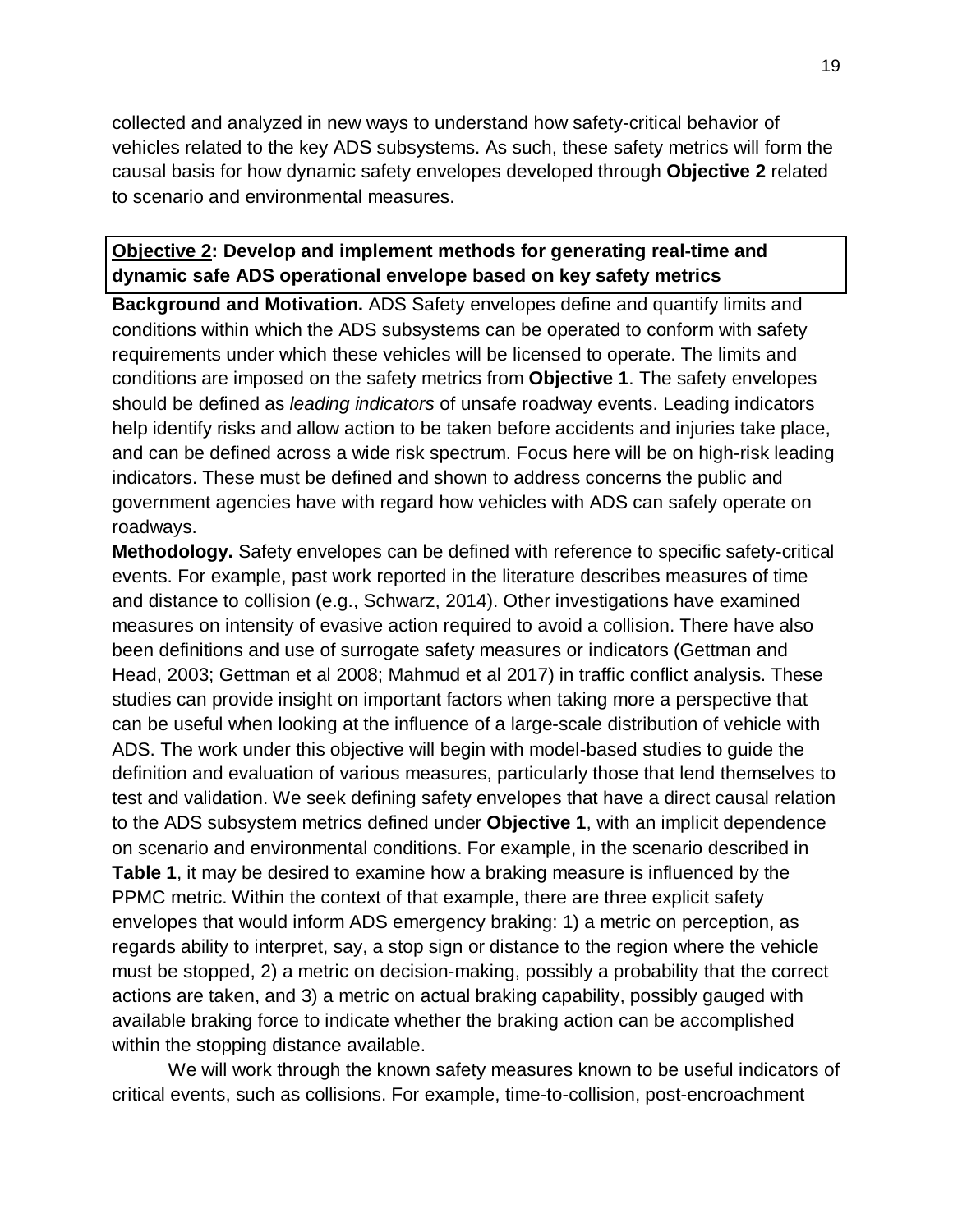time, and time gap. The latter two are common in rear-end collisions and in angled mergers. A much different and more difficult scenario for AVs and ADS, is a left turn into a crossing path. In general, crossing paths are difficult for humans as well (Najm et al 2001). In this case, a safety envelope examine a dynamic reachability measure (which factors in the controlled trajectory of the vehicle) against some probabilistic measure, say, of traversable 'traffic gaps' in in the roadway (dependent on perception). Any of these example safety envelopes need to be quantified based on expected behavior of the vehicle, which typically comes from a simplified model. It is also expected that there is some uncertainty associated with these estimates given that there are unknowns and/or stochastic effects.

Another good example of an ADS safe operational envelope is a *safe speed limit*  (Johnson et al 2009; Moorehead et al 2010). By taking into account confidence levels on ADS safety metrics as well as possibly probabilistic estimates of collision, it is possible to provide feedback on suitable automation level. In this way, the ADS safety envelope is dynamically determined by a function (or functions) that can take into account the inherently coupled relationship among the perception safety metrics, decision-making safety metrics, and the PPMC safety metrics. As a result, these metrics all form a cohesive data set that informs safety.

**Expected Outcomes.** The work proposed under this objective is distinguished from that under Objective 1 in order to emphasize that a safety envelope refers to specific measures related to a safety-critical variable. Under this objective, a catalogue of relevant safety envelopes will be identified and associated with a known set of safetycritical events, particularly those associated with near-crash situations and scenarios. Through model-based studies and physical validations, relations will be established to the three key ADS subsystem safety metrics (as developed under **Objective 1**).

## **Objective 3: Develop a baseline ADS software system capable of Level 3 and Level 4 automation as a platform for investigation and testing of the ADS safety metrics and envelopes**

**Background and Motivation.** The design of safety metrics and envelopes, and their use in providing useful data during verification testing and on-road demonstrations will make use of an autonomous HEV Ford Fusion platform that is available in the Mobility Systems Laboratory at UT-Austin (Acquired from AutonomousStuff, Morton, Ill; www.autonomoustuff.com), as shown in Figure 4. This vehicle platform is street-legal and fully equipped with perception, computation, and actuation hardware for achieving autonomous driving from Level 3 to Level 5. Perception hardware includes cameras, radars, differential GPS, lidar, a GPU computer, as well as automatic steering, acceleration, braking modules. The perception, computing and control are programmed and operate using ROS (Quigley et al 2009).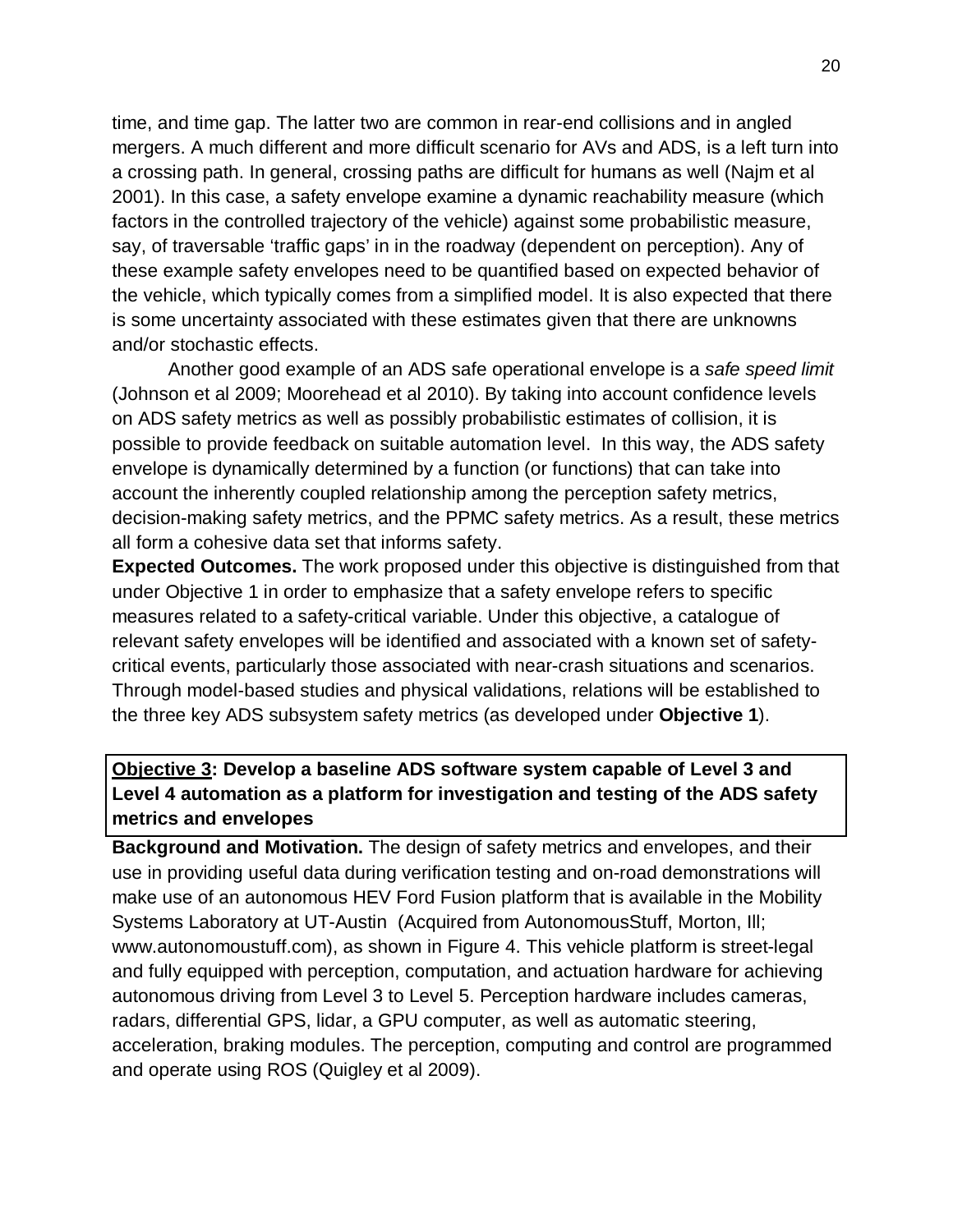

*Figure 4. Autonomous HEV Ford Fusion platform to be used for laboratory and on-road demonstrations (Mobility Systems Laboratory, The University of Texas at Austin)*

**Methodology.** A baseline ADS software system capable of achieving Level 3 and Level 4 automation will be developed using the fully-accessible Ford Fusion vehicle platform. As part of this development, we will create a user input/output interface that allows users to input a new destination or communicate route information generated by the ADS. The development of the prototype ADS system will be staged, focusing on specific ODD at L3 and L4 levels of automation. The intent is to assess key safety metrics per Objectives 1 and 2, as such the intent is to have a design allowing targeted operations. One advantage of this 'open source' development is that the specific code for the ADS subsystems will be available for baseline assessment of safety metrics.

Onboard processing of the safety metrics and targeted safety envelopes will be accomplished in near-real time, demonstrating the capacity to provide the user with this information. Data collection functions will also be realized.

**Expected Outcomes.** The principal outcomes from this objective is a working ADS platform with an open-source design that provides data in the form of safety metrics. These safety metrics, as developed in Objectives 1 and 2, will provide an online measure of safety for different safety-critical operations (available on the user interface) and will be incorporated into data gathering protocols and reports.

**Objective 4: Conduct simulation and prototype ADS vehicle testing to demonstrate, verify, and refine safety metrics and envelopes, including human-inthe-loop driving and large scale computational simulation testing**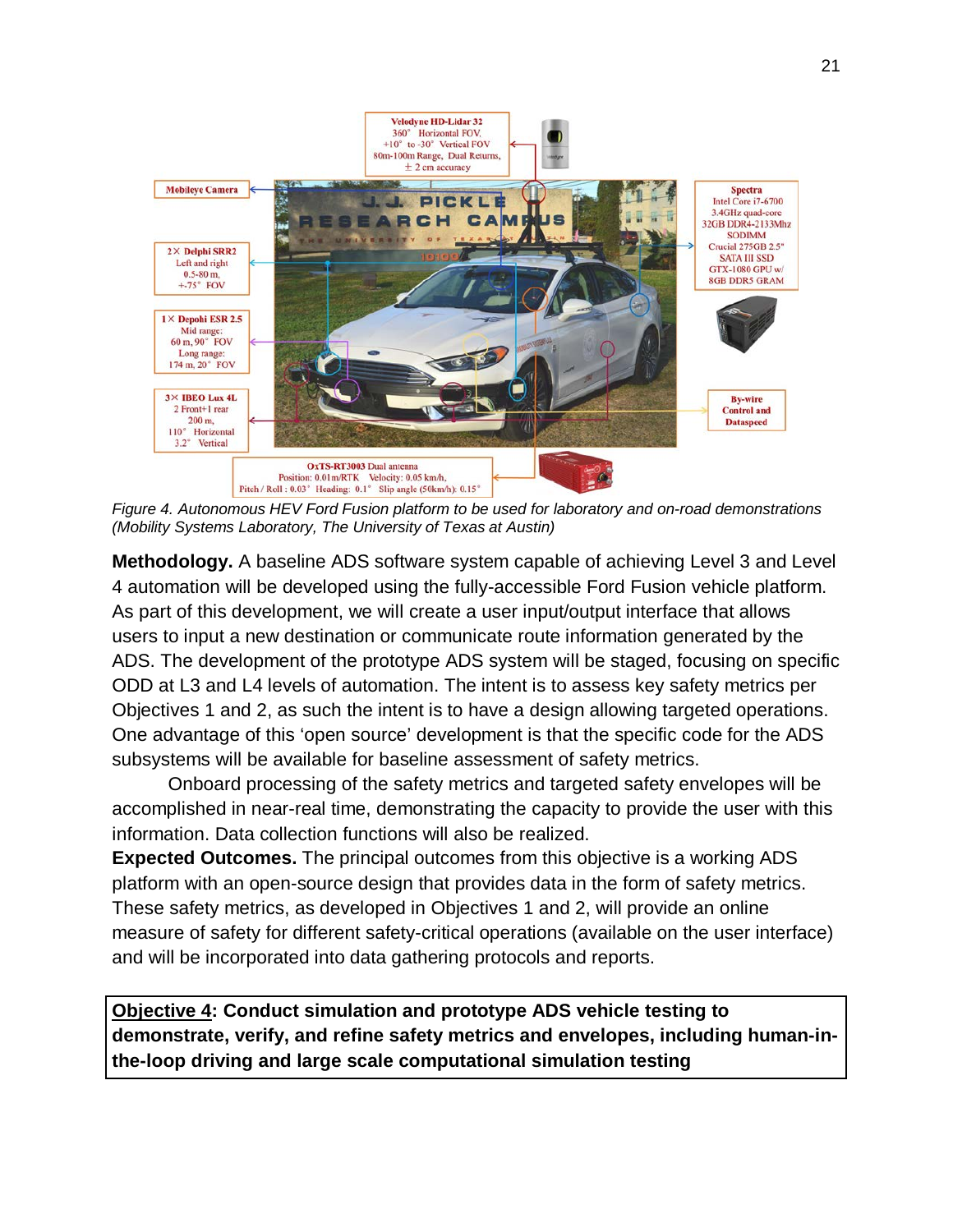**Background and Motivation.** Complexity of the driving task prevents us from conceiving of a single measure of safety that can cover all expected and unexpected scenarios, as well influences from environmental conditions. The safety of vehicles with ADS needs to be transparent, even when encountering so-called 'edge cases', situations that fall outside of the realm of what a vehicle ADS system has been programmed or trained to deal with. The aim of this objective is to test safety metrics and safety envelopes under development so they can provide insight into how an ADS system is managing risk. We can begin with various forms of modeling and simulation studies to investigate the efficacy of these safety metrics over a wider range of conditions than possible with a physical test vehicle. These studies can assess sensitive, exploring the effect of changes not only in the ADS subsystems but also in the scenario and environmental conditions. Subsequently, a prototype ADS vehicle platform can be used in controlled laboratory studies to provide additional insights, so that safety metrics can be refined before deployed for on-road validation.

**Methodology.** The methods and tools to be employed in this part of the proposed project, as illustrated in Figure 5, include:

- a) Modeling and simulation platforms: A variety of modeling and simulation platforms will be employed. To begin with, the PIs have expertise in using modeling and simulation platforms like CarSim and MSC.Adams, which can be used to verify simpler models used in control-oriented models and models used to design safety metrics. We will also adopt the industry-grade ADS/AV software platform Metamoto, which allows detailed design and simulation for vehicles with ADS platforms. This platform allows a user to include sensor models, design driving and traffic scenarios, and manages simulations studies with variations in all key systems. This platform will provide simulated data that can be used to assess proposed safety metric and envelopes, for example, before we test on a real platform.
- b) Driving simulator: Proposed algorithms for the ADS prototype can be tested on a human-in-the-loop simulator to assess the influence of human interactions with proposed safety metric and envelope indicators relative to simulated driving and environment conditions. A user interface will be prototyped and refined within this testing platform, supporting implementation on the Ford Fusion test vehicle through **Objective 3**.
- c) Launchpad: The AB Dynamics launchpad system is a unique moving platform that can be remote-controlled or synchronized for motion with a test vehicle. In testing and verification studies in the laboratory, the launchpad can be used to provide assessment of perception as well as decision-making metrics. In this configuration, the prototype ADS vehicle would be configured for vehicle-in-the-loop testing (in lab, on chassis dynamometer) so ADS subsystems could be characterized.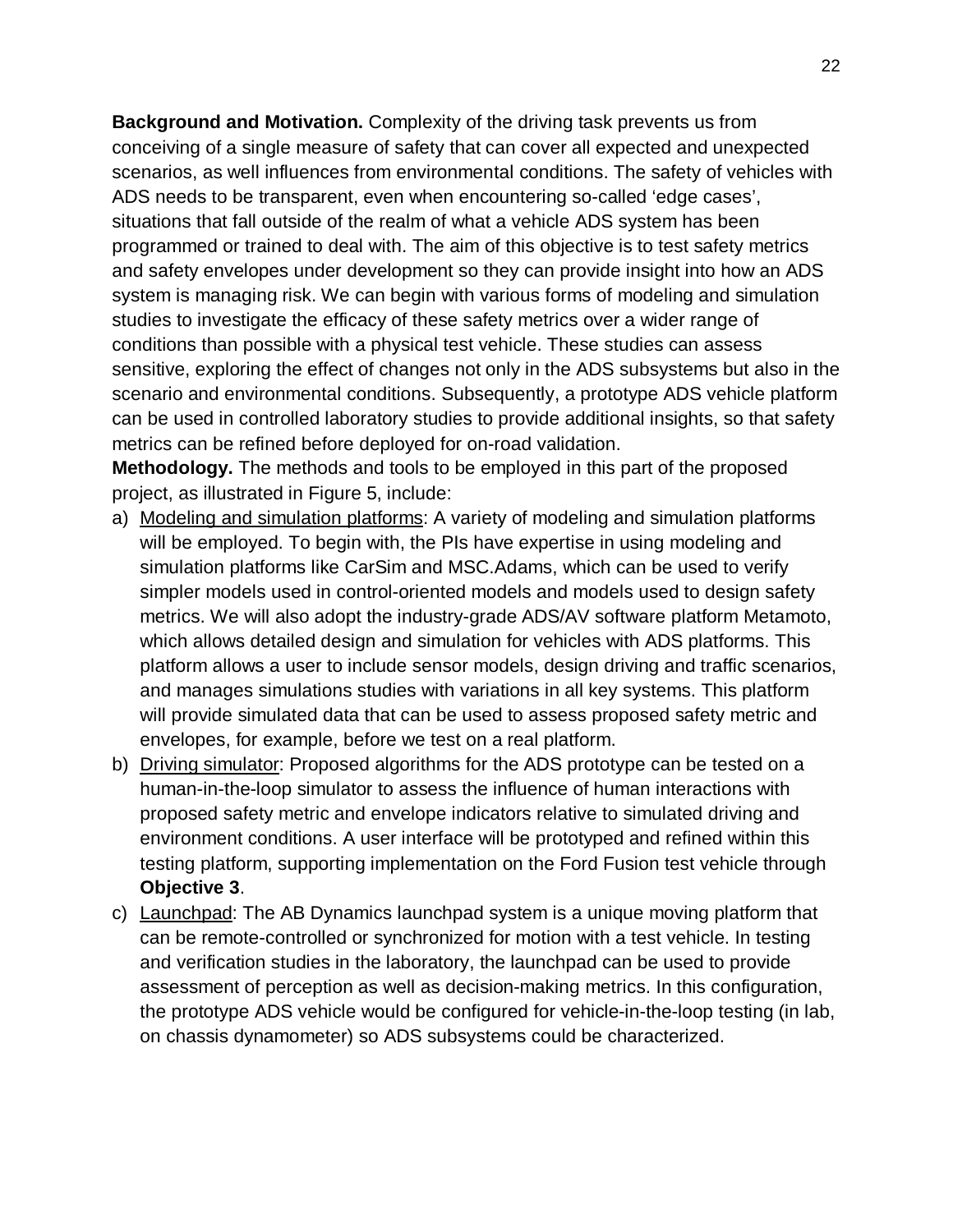

*Figure 5. (a) Industry-grade AV/ADS simulation platform (Metamoto, Inc.) (b) Human-in-the-loop driving simulator (Mobility Systems Lab, UT-Austin) (c) AB Dynamics, Inc. LaunchPad moving platform.*

During testing and verification studies, we will engage in repeated a test/evaluate/refine process (per Figure 2), exploring the influence of different simulated driving scenario and environment conditions. These studies will be conducted in cooperation with parallel use of the Metamoto platform, as well as other highperformance computing platforms available at the University of Texas at Austin. Monte Carlo studies and investigation of Extreme Value Theory methods will be used explore how effective the safety metrics and proposed safety envelopes, which would stream as data from an ADS-enabled vehicle, serve as leading indicators, particularly for collisions.

**Expected Outcomes.** Our testing and verification process will evaluate and guide refinement of the methodology by which we define ADS subsystem safety metrics. It is expected that the validity of these metrics will provide insight into the safety of a given ADS platform. The combined use of physical testing and different types and levels of simulation will generate test results and extensive data related to typical driving scenarios as well as various edge cases. These studies will also provide results from extensive simulation studies to simulate the generation of real-time safety metrics and envelopes, providing a way to directly relate risk level to driving conditions. Finally, we expect to provide initial results into whether the statistical analysis of these metrics, as leading indicators of safety, can also be related to lagging indicators, and particularly frequence of crashes. As such, this could provide a way to inform existing methods in highways safety design to account for the introduction of ADS at a given roadway configuration.

**Objective 5: Demonstrate the real-time safety envelope using on-road tests and test scenarios typical of rural and urban environments, and analyze data from other USDOT-funded teams to compute safety metrics and comparable safety envelope measures.**

**Background and Motivation.** The demonstration of a safety-metric enabled ADS prototype platform will provide insight into how this new class of operational data affects user-response, as well as how and whether the safety metrics lend to a causal understanding of behavior. For the purposes of this proposed study, on-road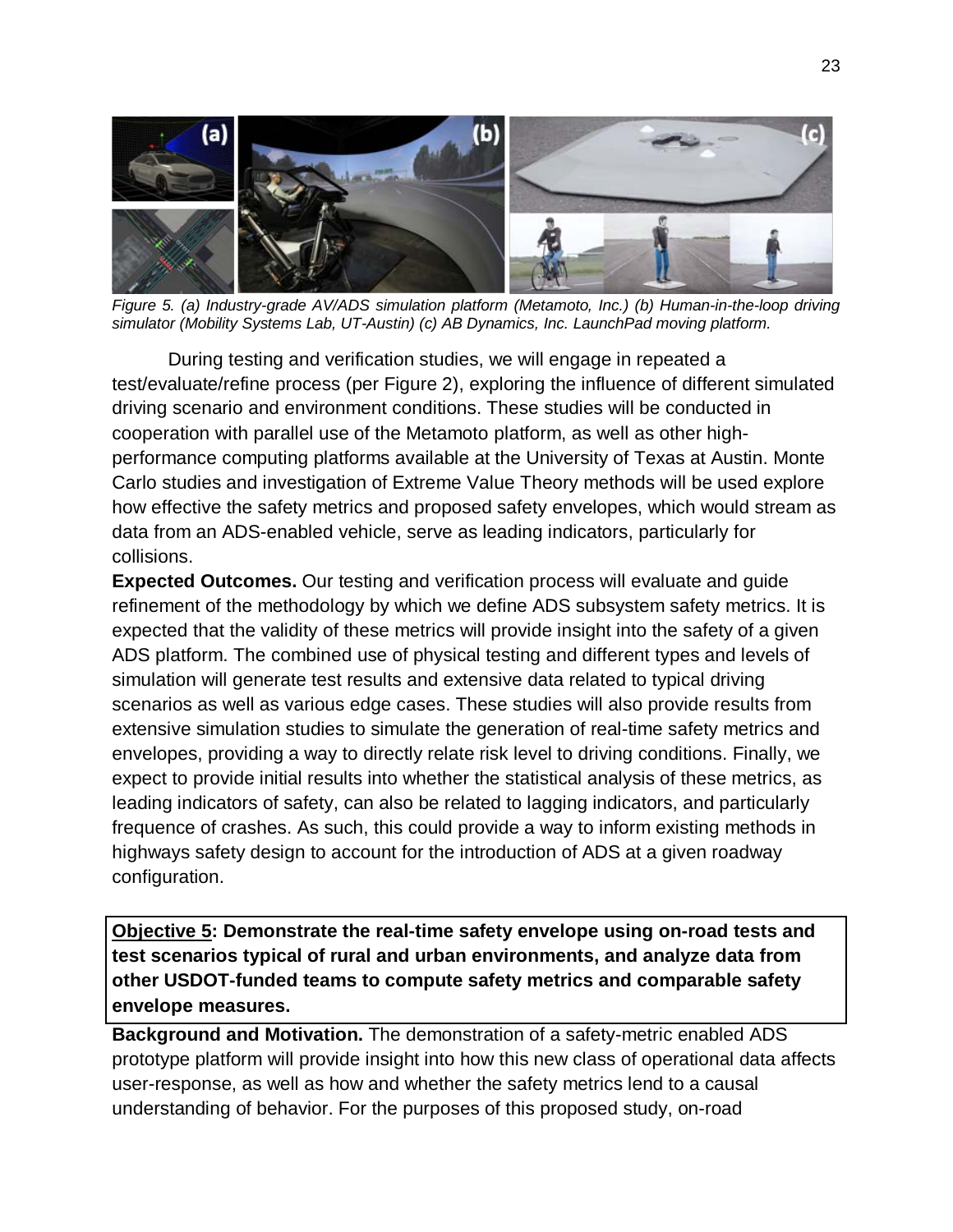demonstrations will be confined to the Pickle Research Campus at The University of Texas at Austin. This campus provides a somewhat controlled environment, although the roads are not closed to other traffic, including pedestrians, bicycles, vehicles, etc. Some areas with unique roadway configurations can be closed off to traffic for controlled study at intersections, merging behavior, and crossing path turns, for example. These experiments are needed to assess full deployment of the methods and ADS levels, allowing for a limited ODD development (i.e., the prototype can have controlled sequences, but not fully operational for L4, for example).

**Methodology.** We will design test scenarios involving the prototype ADS Ford Fusion operating in typical scenarios. Four typical roadway configurations sampled from the Pickle campus are shown in Figure 6. These and other possible sites can provide a preliminary basis for demonstrating the safety metrics related to: i) emergency braking, ii) gap detection and safe turning in a cross flow, iii) safe merging, iv) intersection interactions, etc. In all of these, the launchpad system can be used to insert a moving obstacle in the form of a pedestrian, cyclist, or vehicle.

These test scenarios will provide an opportunity to share data on typical scenarios, providing complete access to the design of the ADS platform as well as definitions of the safety metrics. In addition, the use of the launchpad can allow us to test edge cases, including near misses and actual collision (with soft body targets). We expect that the demonstration testing and the types of experiments to be conducted will provide a wealth of data useful to the community of researchers and to those interested in use of quantifiable safety metrics. Nevertheless, we will seek to apply the methods beyond the demonstration testing on the Pickle campus. First, we will explore some excursions into public roadways provided we can overcome some of the administrative obstacles for testing a University-owned (and insured) research vehicle. A more fruitful avenue will be to collaborate with other sponsored projects and share metric design and monitoring so that we can assess data that has been collected under real-world conditions. There are opportunities for this type of collaboration within the state of Texas.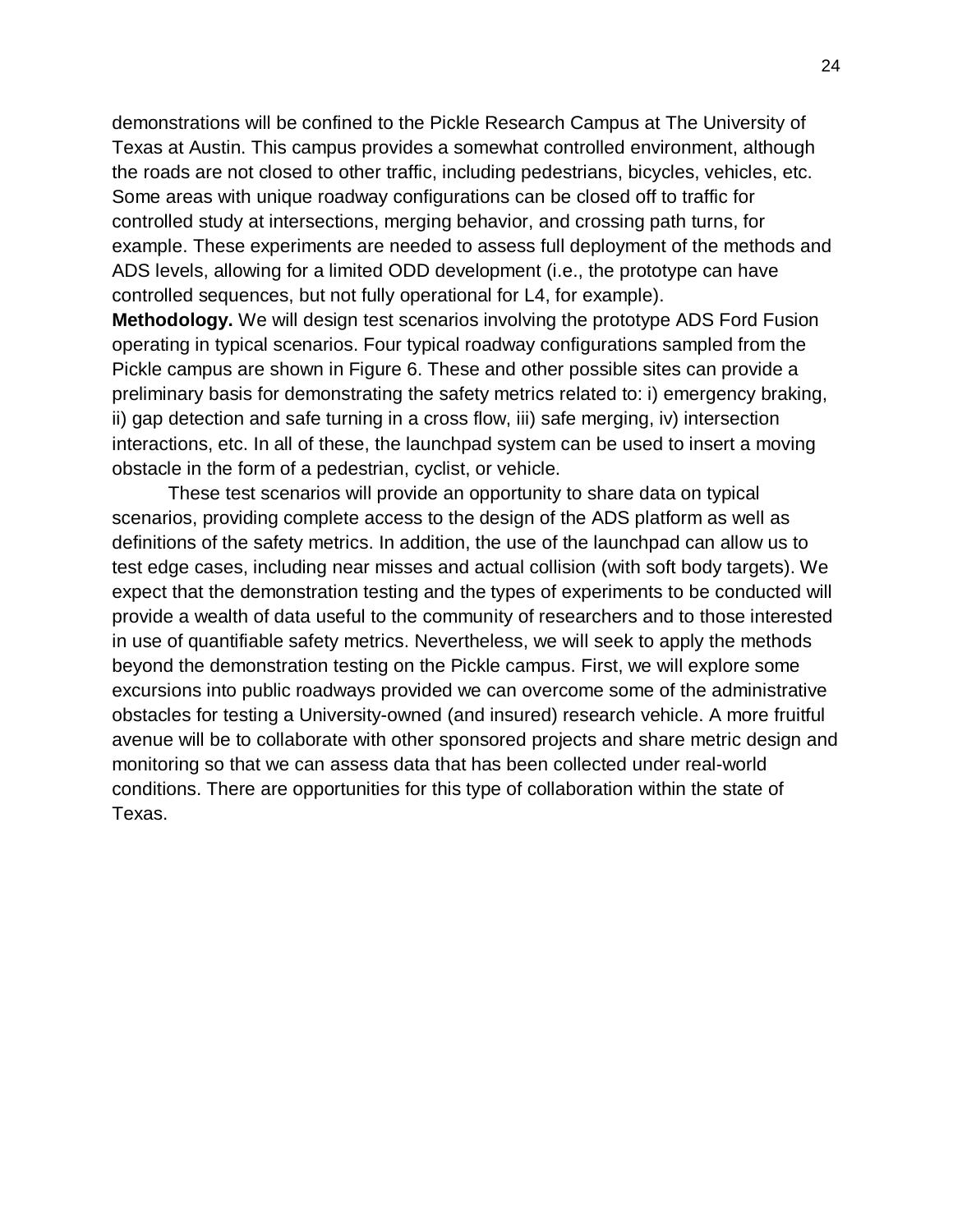

*Figure 6 (a) Right-angle turn (b) Cross path (c) Merging (d) 4-way intersection*

**Expected Outcomes.** The efforts under this proposed objective will lead to a series of on-road demonstration data sets targeting specific roadway configurations, but with multiple scenario variations, changes in weather conditions, insertion of moving obstacles, and other effects. Data from these experiments will be catalogued, and will prominently include records of real-time safety metric variations as well as safety envelopes related to specific safety-critical measures.

**5b. Obstacles to Technology Demonstrations.** The test vehicle to be used for onroad testing is insured for operation on campus roads, and is street legal for manual operation on all roads. The State of Texas passed Senate Bill 2205 in September of 2017 which allows for driverless vehicles to be used on highways as long as they comply with all traffic laws, are equipped with video recording devices, and are insured just like other cars. These vehicles must have state registration, and the "manufacturer" (presumably the University) will be responsible for any traffic laws violated or any car wrecks. Given the scope of the project, however, there are no obstacles to completing the proposed work, as all initial testing will be conducted on the University of Texas at Austin campus.

**5c. Data Sharing and Usage in Safety Evaluation.** We will set up and maintain methods for batched and real-time data storage and demonstrate its use in safety analysis for mobility applications.

**5d. Project Risks, Mitigation, and Management.** As designed, there are not perceived risks that would impede progress should this project be funded. The project team is made up of engineering faculty with experience in designing, implementing, and managing research and development projects.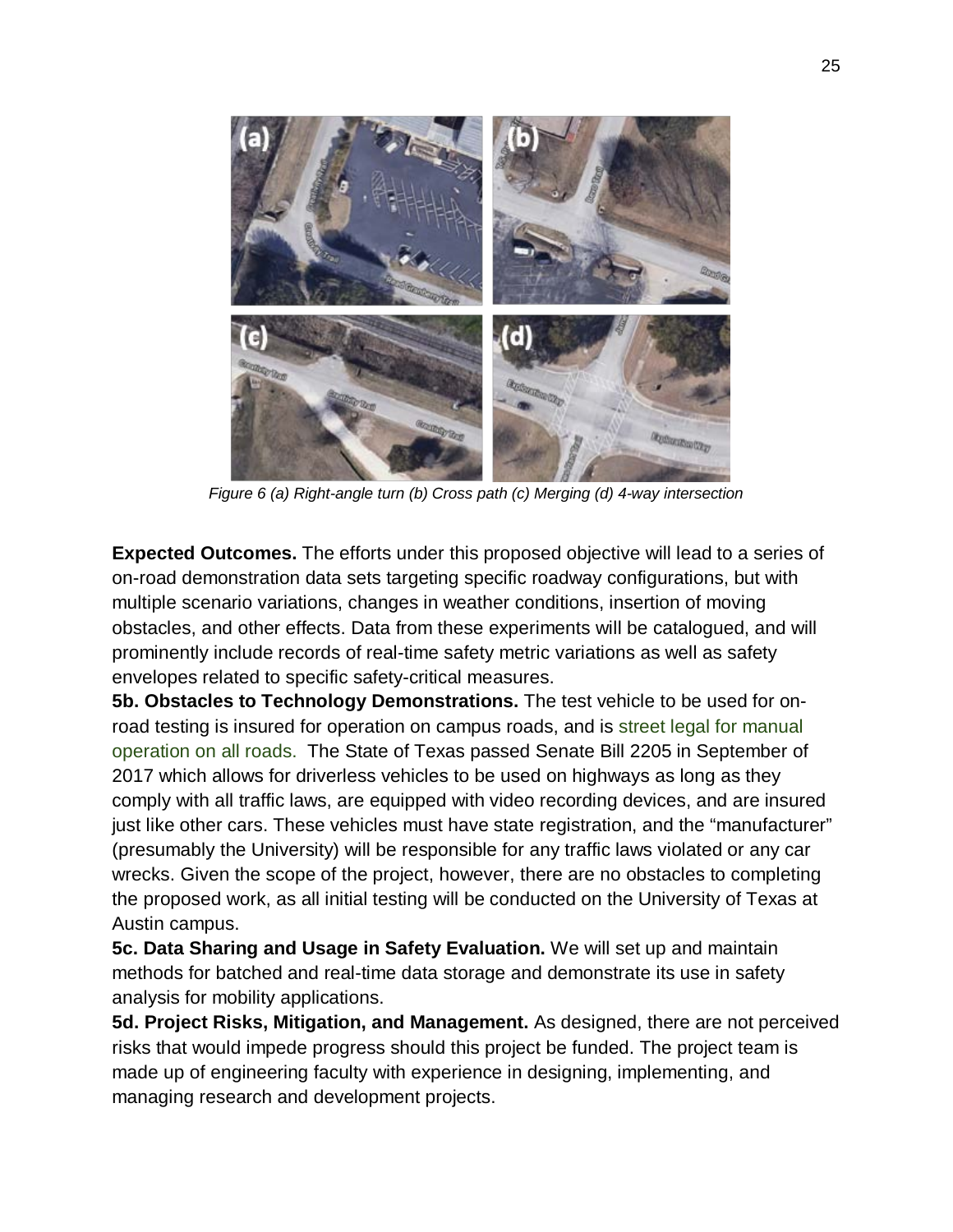**5e. Cost-Share Management.** The Dean of the Cockrell School of Engineering has provided a letter of commitment to support this project with \$50,000 in equipment costshare.

### **References**

AASHTO, 2010. The Highway Safety Manual, American Association of State Highway Transportation Professionals, Washington, D.C., http://www.highwaysafetymanual.org.

Cummings, M.L., Britton, D. 2018. Regulating Safety-Critical Autonomous Systems: Past, Present, and Future Perspectives. Everyday Robots, Ed: Richard Park, in press.

Czarnecki, Krzysztof. 2018. Operational Design Domain for Automated Driving Systems: Taxonomoy of Basic Terms. Waterloo Intelligent Systems Engineering (WISE) Lab, University of Waterloo, Canada.

Dima, C., Wellington, C., Moorehead, S., Lister, L., Campoy, J., Vallespi, C., Jung, B., Kise, M., Bonefas, Z. 2011. PVS: A System For Large Scale Outdoor Perception Performance Evaluation. 2011 IEEE International Conference on Robotics and Automation. Shanghai, China. May 9-13. pp. 834-841

Dyreborg, J. 2009. The causal relation between lead and lag indicators. Safety Science. 47, 474-475

Eckstein, L., A. Zlocki. 2013. Safety Potential of ADAS – Combined Methods for an Effective Evaluation. 23rd International Technical Conference on the Enhanced Safety of Vehicles (ESV): Research Collaboration to Benefit Safety of All Road Users. Seoul, South Korea. p. 7.

Fagnant, D.J., Kockelman, K., 2015. Preparing a nation for autonomous vehicles: Opportunities, barriers and policy recommendations. Transp. Res. Part A Policy Pract. 77, 167–181.

Fawcett, T. 2003. ROC graphs: Notes and practical considerations for researchers. HP Labs Tech, Tech. Rep. HPL-2003-4

Fawcett, T. 2006. An introduction to ROC analysis. Pattern Recognition Letters. Vol. 27, pp. 861-874.

Fraade-Blanar, L., Blumenthal, M.S., Anderson, J.M., Kalra, N. 2018. Measuring Automated Vehicle Safety: Forging a Framework. RAND Corporation Report, RR2662.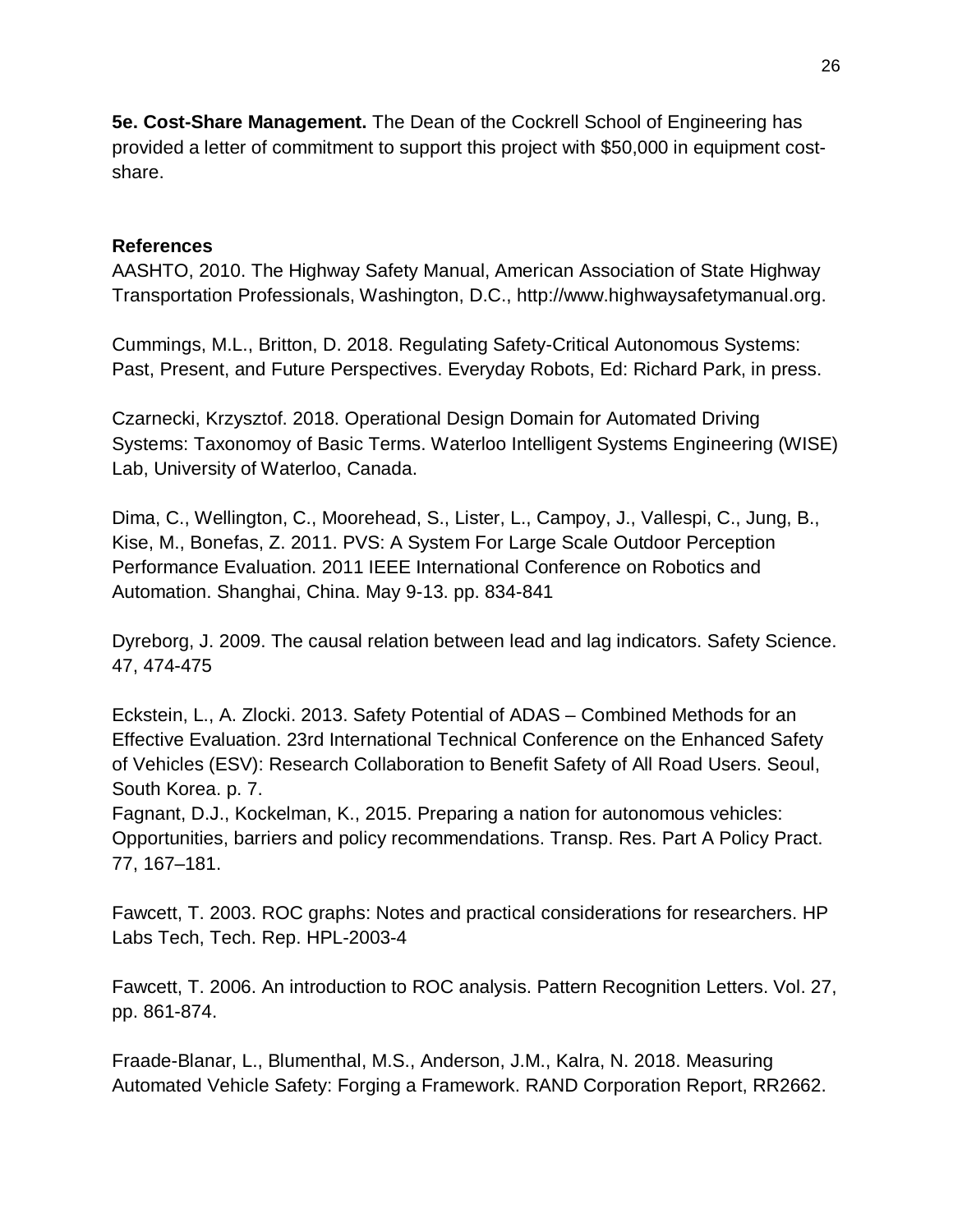Gettman, D., Head, L. 2003. Surrogate safety measures from traffic simulation models: final report. Federal Highway Administration, FHWA-RD-03-050.

Gettman, D., Pu, L., Sayed, T., Shelby, S. 2008. Surrogate Safety Assessment Model and Validation: Final Report. Federal Highway Administration, FHWA-HRT-08-051.

Horswill, M.S. 2016. Hazard Perception in Driving. Current Directions in Psychological Science. Vol. 25(6), 425-430.

Johnson, D. A., Naffin, D.J., Puhalla, J.S., Sanchez, J., Wellington, C.K. 2009. Development and implementation of a team of robotic tractors for autonomous peat moss harvesting. Journal of Field Robotics. vol. 26, no. 6-7. pp. 549–571.

Kalra, N., Paddock, S.M. 2016. Driving to safety: How Many Miles of Driving Would It Take to Demonstrate Autonomous Vehicle Reliability? Transportation Research, Part A, 94, pp. 182–193.

Koopman, P., Wagner, M. 2017. Autonomous Vehicle Safety: An Interdisciplinary Challenge. IEEE Intelligent Transportation Systems Magazine, Spring 2017, pp. 90-96.

Krotkov, E., Fish, S., Jackel, L., McBride, B., Perschbacher, M., Pippine, J. 2007. The DARPA PerceptOR evaluation experiments. Autonomous Robots. Vol. 22, no. 1, pp. 19–35.

Li, T., K. Kockelman. 2018. Valuing the Safety Benefits of Connected and Automated Vehicle Technologies, In Kockelman & Boyles (eds.) Smart Transport for Cities & Nations: The Rise of Self-Driving & Connected Vehicles. Create Space, Amazon.

Mahmud, S.S., Ferreira, L., Hoque, M.S., Tavassoli, A. 2017. Application of proximal surrogate indicators for safety evaluation: A review of recent developments and research needs. IATSS Research. Vol. 41. pp. 153-163.

Moorehead, S. J., Wellington, C.K., Paulino, H., Reid, J.F. 2010. R-Gator: an unmanned utility vehicle. Proceedings of the SPIE. pp. 769215(1-12).

Najm, Wassim G., Smith, John D., Smilth, David L. 2001. Analysis of Crossing Path Crashes, Report No. DOT-VNTSC-NHTSA-01-03, July 2001.